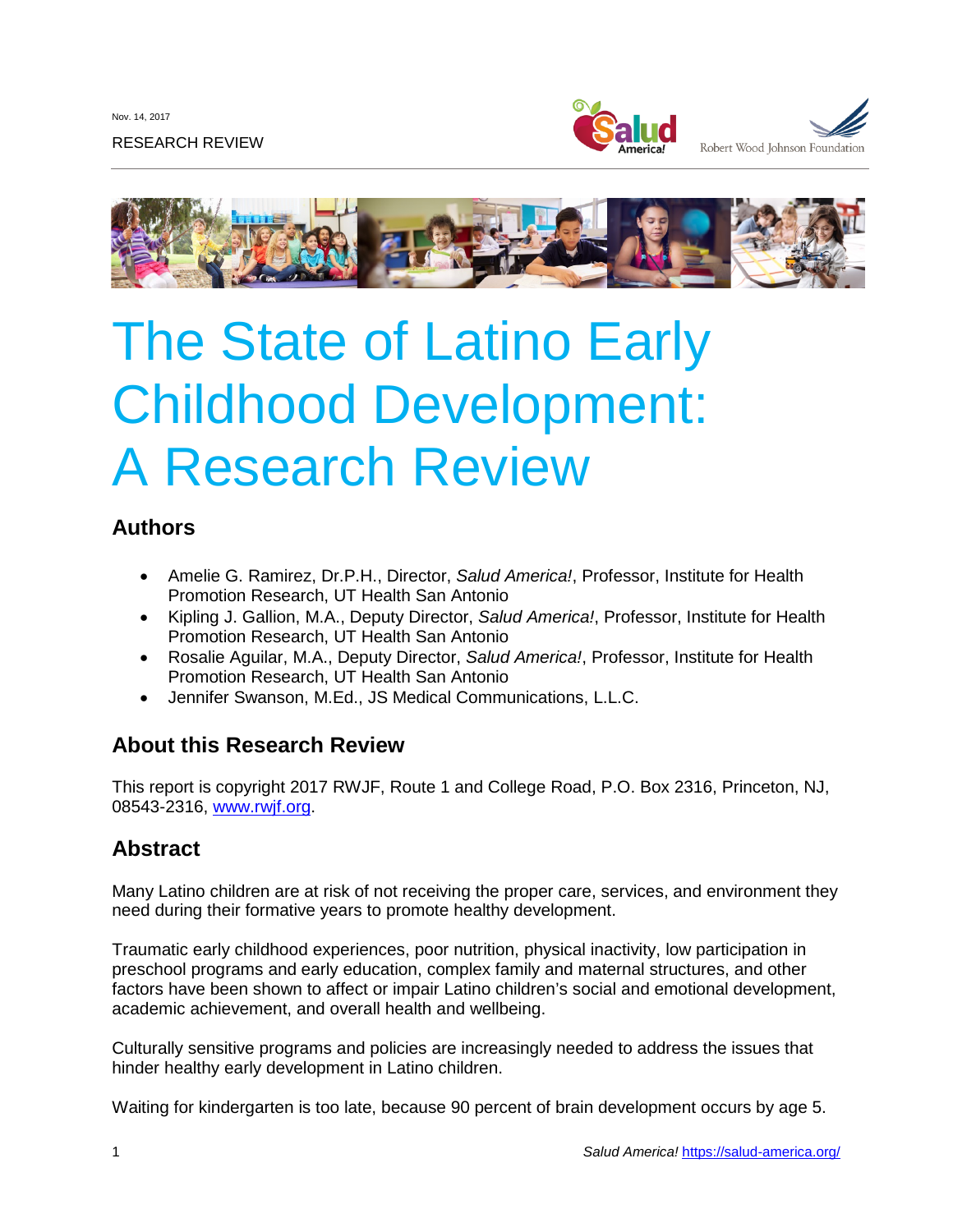This research review summarizes the current literature on Latino child development and the programs and policies for improving early childhood development in Latino children.

# **Introduction**

Childhood development is a dynamic, interactive process that is not predetermined by genetics, but is hindered by lack of proper care, services, and support. Proper childhood development is critical because 90 percent of brain development occurs by age 5.

Latino childhood development is particularly important because Latinos make up 26 percent of US children younger than 5. The Latino population is one of the fastest-growing U.S. demographics, yet 12 million Latinos live below the poverty level.<sup>1–3</sup> As such, many Latino children are at risk of not receiving the care and services they need during their formative years, which may have negative effects on their early development and long-lasting consequences into their adulthood. Less than half of kids from low-income families are starting kindergarten ready to learn, compared to three-fourths of kids from middle-income families.<sup>4</sup>

For example, although research has shown the many health, social and emotional, and cognitive benefits of high-quality preschool programs, U.S. Latino children have the lowest participation in these programs among the major racial and ethnic populations (Figure 1).<sup>5,6</sup> Less than half of Latino children are enrolled in any early learning program and for those who do attend, program quality varies widely.<sup>7</sup> Poverty confounds participation in quality early learning programs.



*Figure* 1. Preschool Participation Rates in the U.S., by Race/Ethnicity<sup>5</sup>

Lack of participation in preschool programs, in combination with other factors such as infrequent exposure to preliteracy activities at home, has led to reduced school readiness in Latino children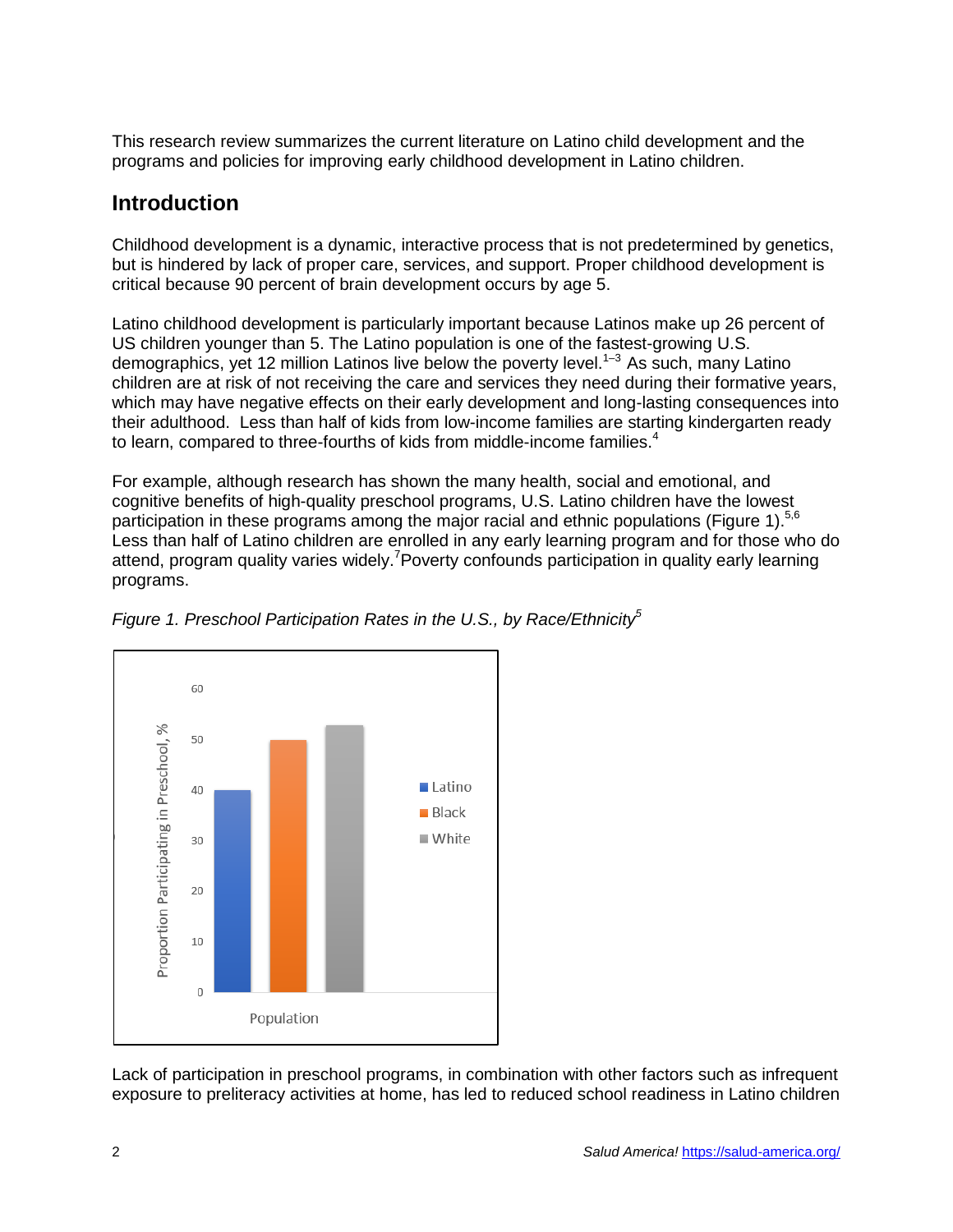that may result in poor long-term outcomes.<sup>5,6</sup> Lack of participation may stem from lack of availability. In a study about the location of child centers across eight states, 42% of children younger than 5 live in areas known as child care deserts, which either have no child care centers or so few centers that there are more than three times as many children as there are spaces in centers. The availability of child care centers is in a state of crisis for Latino families. More information about families' proximity to child care programs can inform local, state, and federal efforts to increase access to early childhood programs.

Early childhood experiences in school and at home have the potential to shape child development, both positively and negatively. Adverse childhood experiences (ACEs) are of particular concern as they can lead to a multitude of issues that can affect individuals for a lifetime. Many children, including Latino children, have been exposed to ACEs that have in some way impaired their socioemotional development, academic achievement, and overall health and wellbeing.<sup>8,9</sup>

Other factors affect the healthy development of Latino children. Children living in underserved areas have limited access to healthy food. Poor nutrition can lead to a host of issues including poor physical health and cognitive difficulties. Limited access to fruits and vegetables, and overconsumption of fast foods and unhealthy snacks, can lead to overweight and obesity—a growing area of concern for Latino children<sup>10</sup>—that increases their risk of poor long-term outcomes in many developmental areas including physical and mental health, education, psychosocial functioning, and future socioeconomic status.<sup>11</sup>

Despite the disparities mentioned above, many Latino children have been shown to have healthy social and emotional development, and these qualities may help to attenuate some of the negative effects of their disadvantages.<sup>1,12</sup> Therefore, preserving and improving upon these socioemotional strengths is crucial for ensuring healthy early childhood development in Latino children.

Moreover, more than 400,000 Latino children younger than 4 were not counted in the 2010 U.S Census.<sup>13</sup> Ensuring Latinos are accurately counted in the 2020 Census is important for ensuring equitable investment for healthy early childhood development in Latino children.

This research review summarizes the current literature on the issues mentioned above and the programs and policies for improving these areas of early childhood development in Latino children.

#### **Methodology**

For this research review, electronic searches of PubMed, Google, Google Scholar, and government and organization websites were performed to identify literature that was relevant to early childhood development in Latino children.

Combinations of the following MeSH terms were used: "Latino," "Hispanic Americans"[Mesh], "Mexican Americans"[Mesh], "Child"[Mesh], "Policy"[Mesh], "Public Policy"[Mesh], "Policy Making"[Mesh], "Health Policy"[Mesh], "Infant"[Mesh], "Child, Preschool"[Mesh], "Growth and Development"[Mesh], "Child Welfare"[Mesh], and "Infant Welfare"[Mesh]. Keywords included adverse childhood experiences, Latino, Hispanic, American, children, social, emotional, development, parenting practices, education, depression, school, preschool, Head Start, and teachers.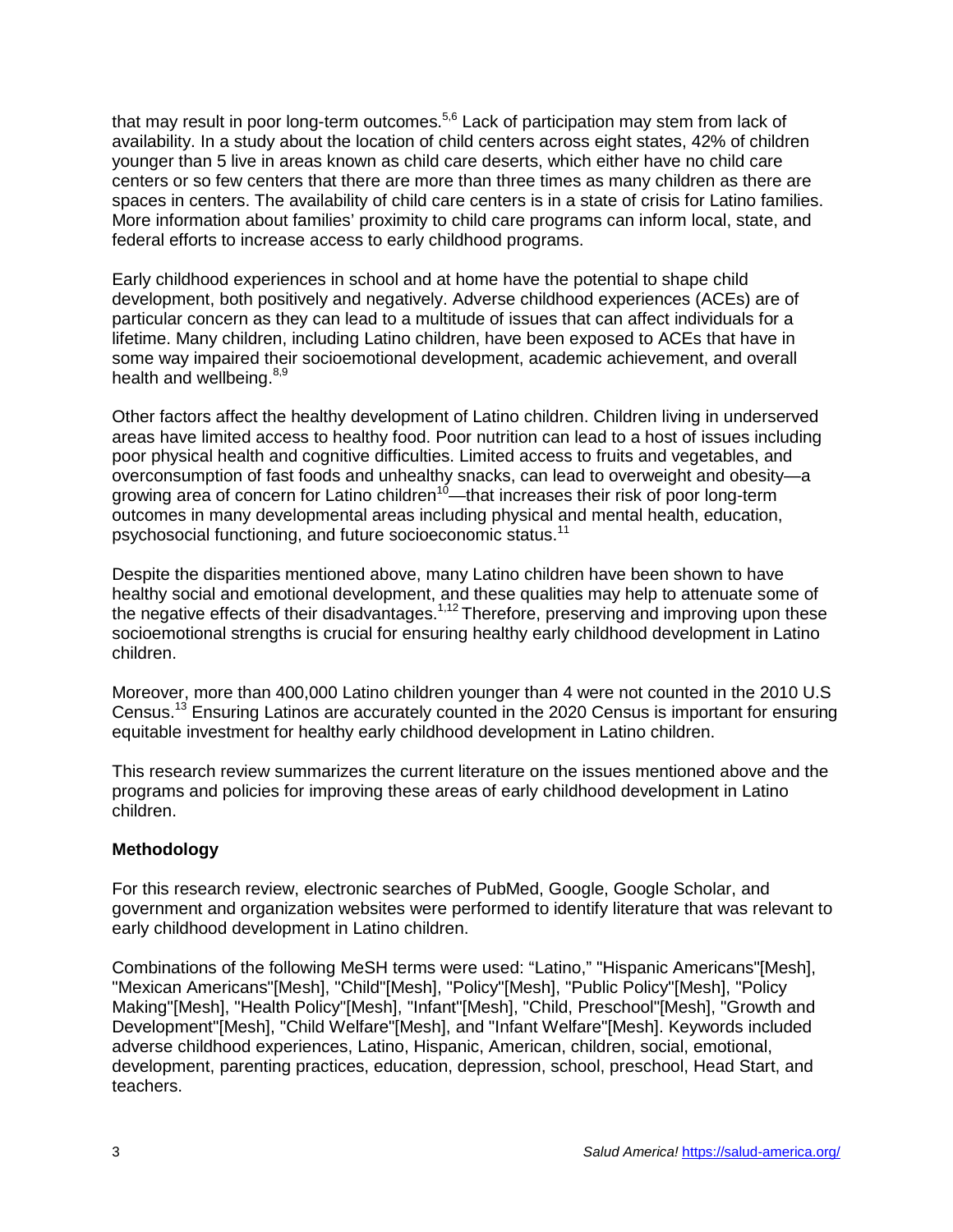Included in this review were studies, expert commentaries, and policy statements addressing important aspects of early childhood development in Latino children, including disparities versus other races and ethnicities, factors associated with healthy and unhealthy development, and practices, programs, and policies for improving early childhood development in this population. Exclusion criteria included articles written in non-English language and studies conducted outside the United States. No limits were placed on publication date, but because of the breadth and depth of the topic, only the most recent and relevant literature was included. Older studies were included if they were deemed exceptionally important and relevant to current times. From the initial search results, titles and abstracts were reviewed for relevance and cross-checked against inclusion/exclusion criteria. Full text was obtained for relevant articles meeting the inclusion criteria. Additional literature was found through hand searches of the bibliographies of articles captured through the initial electronic searches. Research on non-Latino children and older Latino children was included if deemed exceptionally important and potentially relevant to Latino children in some way.

#### **Key Research Results**

- Adverse childhood experiences (ACEs) interfere with healthy early childhood development in Latino children. Programs and policies aimed at preventing ACEs and/or mitigating their harmful effects may improve overall health and wellbeing in Latino children.
- Latino children have limited access to healthy foods, which negatively affects overall development and wellbeing. Improving access to healthy foods at home, at school, and in the neighborhood/community may improve health, development, and wellbeing in Latino children.
- Latino children also have limited access to active spaces—such as trails, parks, and recreation facilities—that may prevent them from engaging in adequate levels of physical activity for healthy development. Improving access to active spaces may improve physical activity and health and wellbeing.
- Latino children have low participation in high-quality preschool programs and face educational disadvantages when starting kindergarten.
- Latino families share many common values—such as *familism* and *marianismo—*that may benefit Latino childhood development and influence early childhood development programs.
- Early childhood development programs that have long-term benefits for other minority and low-income children also likely benefit Latino children.
- Family-, preschool-, and community-based interventions may help to improve school readiness and lead to better developmental outcomes for Latino children.
- Programs and policies providing maternal and breastfeeding support and family support services promote healthy social and emotional development and overall wellbeing in Latino children.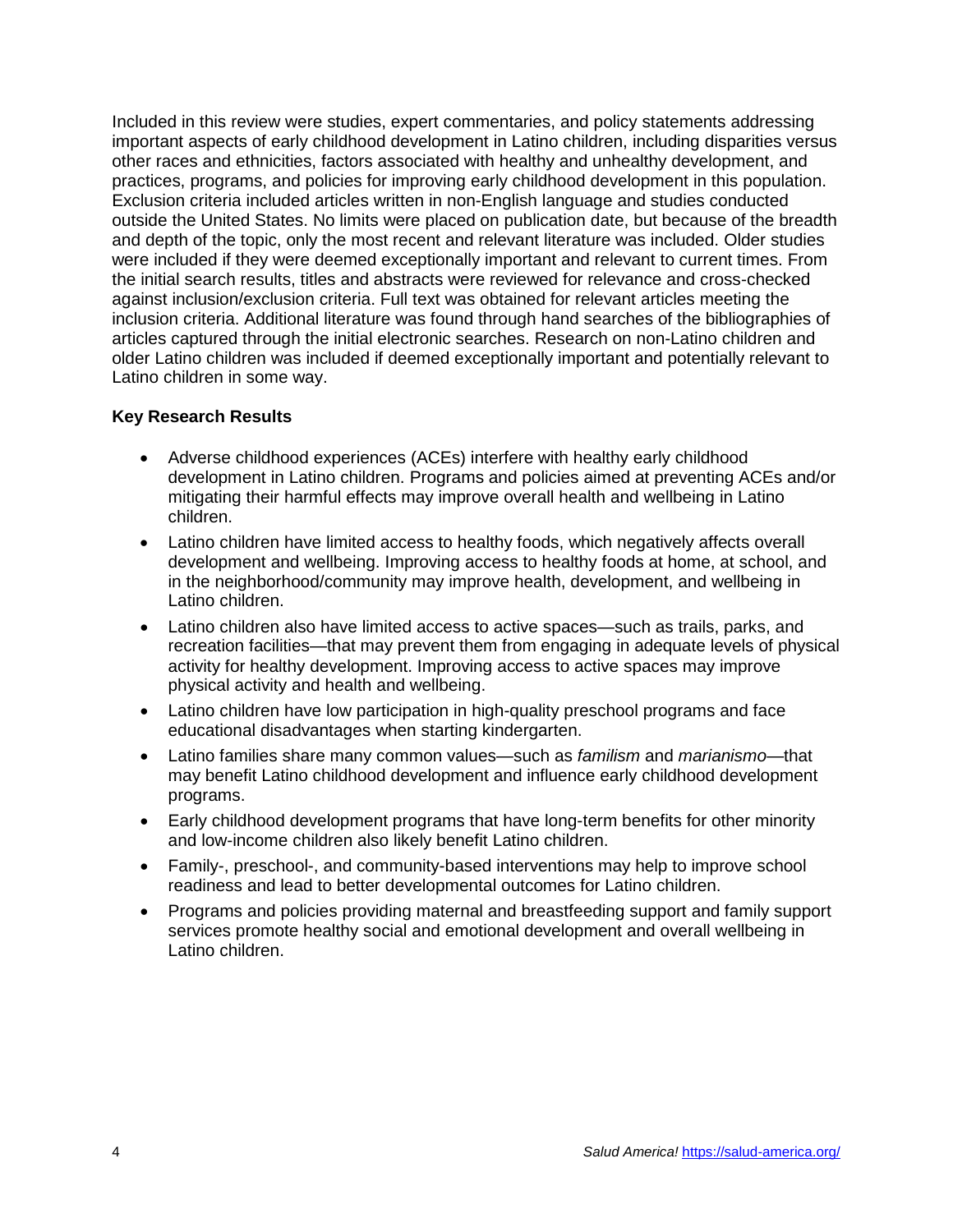# **Studies Supporting Key Research Results**

#### **Adverse childhood experiences (ACEs) interfere with healthy early childhood development in Latino children. Programs and policies aimed at preventing ACEs and/or mitigating their harmful effects may improve overall health and wellbeing in Latino children.**

Growing up feeling safe, secure, and loved is essential for the healthy development of all children,<sup>14</sup> yet 70% of all children are exposed to adverse childhood experiences (ACEs) by age 6 that may have negative effects on many aspects of their developmental.<sup>8,9,15</sup> ACEs may include parental domestic violence, substance abuse, mental illness, criminal justice involvement, child abuse and/or neglect, poverty/homelessness, and parental death, among others.<sup>16</sup> Multiple studies have shown that children exposed to ACEs are more likely to develop physical, mental, behavioral, psychosocial, and/or cognitive issues than children who have not been exposed to ACEs, and these effects can extend into adolescence and adulthood.<sup>17-24</sup> About 30 percent of Latino children in U.S.-native families reported two or more ACEs.<sup>25</sup> compared to 16 percent of Latino children in immigrant families. Unmeasured confounders may buffer Latino children from exposure to ACEs in immigrant families, and/or negative effects of unmeasured factors for Latino children in U.S.-native families. Also, questions about ACEs may not capture the adverse experiences specific to immigrant families; in fact, it is possible that adverse experiences and environments that are specific to the immigrant experience are not reflected in traditional measures of ACE exposure. For both the native and immigrant groups, parental divorce and economic hardship were the most prevalent ACE exposures. Poor maternal mental health and single-woman family structure had the strongest associations with ACE exposure in both groups. Similarly, in both groups, low-income or middle-income households (≤200% of FPL or 201%–400%) were associated with twice the odds of exposure to two or more ACEs compared with those from a high-income reference group. Many studies have evaluated the multitude of effects of ACEs on Latino children specifically, and these are categorized below by outcome measure.

**Physical Health.** The Hispanic Community Health Study/Study of Latinos (HCHS/SOL) Sociocultural Ancillary Study evaluated ACEs in 5,117 Latino adolescents and adults (ages 18- 74) and found that 77.8% experienced at least one ACE, which stands in contrast to the 70% of youth in general who are exposed to ACEs. The same study on Latino adolescents and adults found that 28.7% experienced four ACEs or more.<sup>26</sup> Among the ACEs reported, the most common were parental separation/divorce, emotional or physical abuse, and household alcohol/drug abuse. After controlling for demographics and risk factors in this Latino population, ACEs were found to be positively associated with multiple health-related conditions later in life, including alcohol and tobacco use, coronary heart disease, chronic obstructive pulmonary disease, and cancer. Although this study did not find an association between ACEs and asthma, another study that used 2011 to 2012 data from the National Survey of Children's Health ( $N =$ 92,472; ages 0-17; 10.3% Latino) reported a 4.46 times increase in lifetime asthma among Latino children experiencing four ACEs compared with those experiencing no ACEs. Importantly, white children experiencing four ACEs had only a 1.19 times increase in lifetime asthma. $27$ 

Another study that used data from the HCHS/SOL Sociocultural Ancillary Study found that economic hardship during childhood was associated with shorter height among Latinos regardless of birth place and with greater adiposity in U.S.-born Latinos only.<sup>28</sup> Short stature and adiposity may lead to chronic health issues later in life, but this study did not assess for those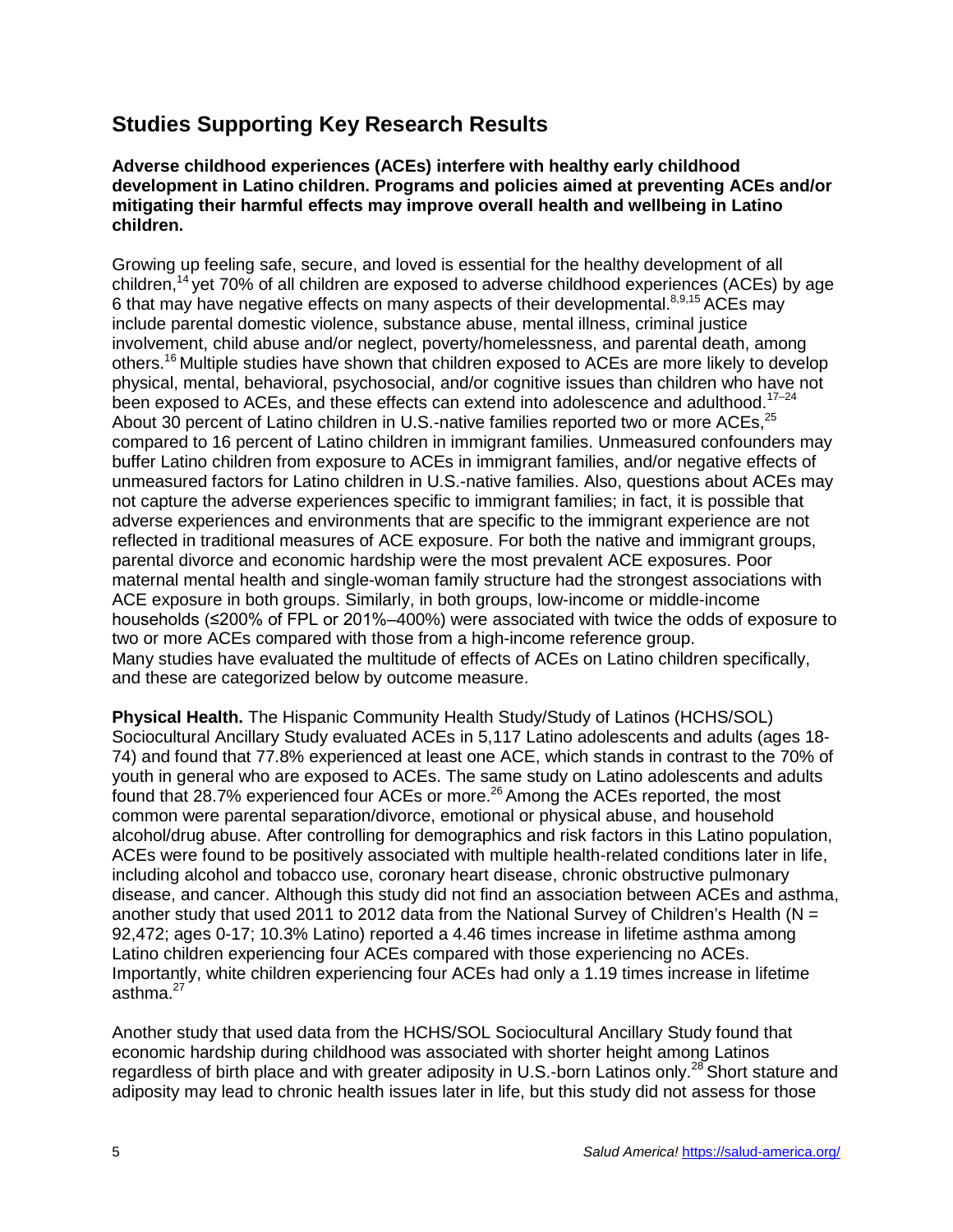associations in the adult participants. Further research is needed to understand the full effects of childhood poverty on the development of chronic diseases in Latinos.

The Carolina Abecedarian Project (ABC) was designed as a social experiment to test if stimulating the early care environment from birth to age 5 could prevent the development of mild mental retardation in disadvantaged children.<sup>29</sup> Curriculum emphasized development of language, emotional regulation, and cognitive skills, as well as caregiving, supervised play, two meals, one snack, and primary pediatric care for the first five years of life. In their mid-30s, participants had lower blood pressure, better lipid levels, and lower abdominal obesity. They were less likely to have Metabolic Syndrome and had lower risk of experience Coronary Heart Disease. Of participants and non-participants studied, those who are obese or severely obese in their mid-30s are already on a trajectory of above-normal BMI in the first five years of their lives. Children randomly assigned to stimulating early care from birth to age 5 had significantly lower risk factors for cardiovascular and metabolic diseases in their mid-30s.<sup>29</sup>

**Mental Health.** A study of data on youth from the Florida Department of Juvenile Justice (N = 64,329; 15.37% Latino) evaluated the effects of ACEs on suicide attempts, as mediated by maladaptive behavior including personality development (aggression and impulsivity) and problem behaviors (school difficulties and substance abuse).<sup>30</sup> Latino youth with higher ACE scores were found to have significantly and directly increased odds of attempting suicide, as well as school misconduct. Although Latino youth were less likely to experience ACEs and attempt suicide than their white counterparts, they were more likely to have aggression, which was a predictor of suicide. Efforts should be made to identify ACEs and developmental/behavioral issues early to prevent potential suicidal behavior in Latinos and all children.

Childhood maltreatment exposure was associated with mental health problems classified as internalizing (anxiety, depression, withdrawal, somatic complaints) and externalizing (delinquency, aggression) among Latino, non-Latino white, and black groups in one study of the use of mental health services by children who had been exposed to some form of maltreatment and were being investigated by child welfare services.<sup>31</sup> The study (N = 1,600; 19.3% Latino) found that neither internalizing nor externalizing problems predicted the use of mental health service in Latinos, which is contrary to previous findings suggesting that Latinos with externalizing problems are just as likely to use mental health services as their white and black counterparts.<sup>32</sup> The lack of significant association is potentially attributed to the smaller Latino sample size in this study, as noted by the authors. However, other factors such as cultural and family issues may dissuade Latino parents from following through on referrals made to mental health services after their child's exposure to maltreatment. Thus, additional research is needed to identify the predictors of mental health service use among Latino youth and develop the necessary assessment and counseling tools to identify at-risk Latino youth and get them the mental health services they need to improve their mental health.

Read the full *Salud America!* research review on mental health and Latino children.<sup>33</sup>

**Substance Use/Abuse.** A study of 1,259 Puerto Rican youth (10 or older at baseline) from the South Bronx, New York and San Juan, Puerto Rico found that child maltreatment, parental maladjustment, and sociocultural stressors increased the risk of early alcohol use (by age 14) in this youth population.<sup>34</sup> Linear relationships were observed between the number of ACEs to which a child was exposed and the risk of early drinking. Another study of 1,420 Latino emerging adults in Southern California found that the presence of ACEs was significantly associated with substance use or abuse, specifically cigarette, alcohol, marijuana, and hard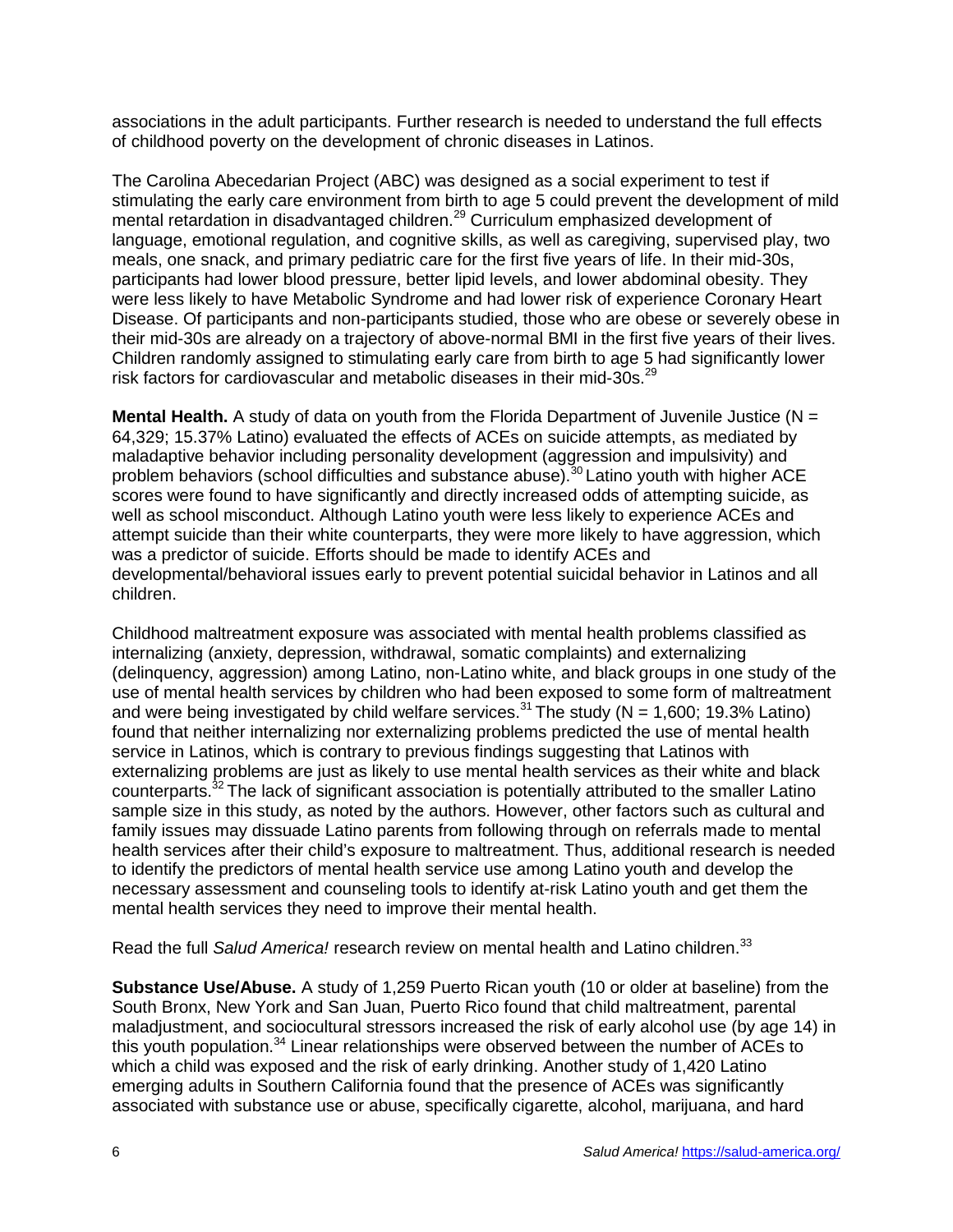drug use. As the number of ACEs increased, so did the substance use for all substances. $35$ Depressive symptoms stemming from ACEs can also increase the risk of substance use/abuse, so identifying and treating depression may help to reduce the substance use/abuse, although it is likely that many factors are involved and further symptoms assessment and intervention may be warranted.<sup>36</sup>

**Education/achievement.** Children ages 3 to 5 who have had two or more ACEs are over four times more likely to have trouble calming themselves down, be easily distracted, and have a hard time making and keeping friends. More than three of four children ages 3-5 who have been expelled from preschool also had ACEs.<sup>37</sup>

A study of urban children ( $N = 1,007$ ; 24% Latino) used data from the Fragile Families and Child Wellbeing Study, a national urban birth cohort, to evaluate the effects of ACEs on kindergarten outcomes.<sup>20</sup> Children exposed to three or more ACEs were more likely to have below-average language and literacy skills, poor math and emergent literacy skills, attention problems, and aggression in kindergarten. However, the data were not analyzed separately for Latinos.

Preventing ACEs and/or mitigating their harmful effects is critical for improving prospects for early child development, and many programs and interventions have been implemented in this regard.

The American Academy of Pediatrics (AAP) recommends early screening for developmental and behavioral problems starting at age 9 months through 3 years. <sup>38</sup> The *Birth to 5: Watch Me Thrive!* initiative is a federal effort to promote healthy child development through care collaboration and a system-wide approach, and provides screening resources for families, educators, and various healthcare providers (https://www.acf.hhs.gov/ecd/child-healthdevelopment/watch-me-thrive).<sup>39</sup>

Home visits have been also shown to help prevent ACEs by providing parents and caregivers with the necessary support, knowledge, and tools to promote a healthy, nurturing home environment for their children.<sup>40</sup> Proactively building trust, security, and resilience in families can help children process and overcome the effects of ACEs should they occur. Home visitors educate expecting and new parents about nutrition, sleep habits, and health care, do family and child assessments to screen for ACEs (e.g., through family map inventories [FMIs], $41$  and make referrals to programs such as WIC, Medicaid, heat and housing programs, and domestic violence services, as needed, to help them build a stable and healthy family. Moreover, culturally-appropriate home visits that engage family and community members are especially important for improving outcomes in Latino youth who may have mental health issues stemming from ACEs or other reasons. For example, Project Wings Home Visits, a home visit program aimed at improving mental health awareness among Latinos has shown progress in reducing mental health issues in Latino youth.<sup>42</sup> Family-based home visit programs are especially important for Latino families, as multiple family members may be living in the home and can play an important role in promoting a healthy environment for Latino youth.

The pediatric medical home model, promoted by the AAP, has been studied as a potential intervention to mitigate the harmful effects of ACEs. The medical home model is a continuous and comprehensive approach to healthcare from infancy through young adulthood. In a study using data from the 2011-12 National Survey of Children's Health, children were evaluated for physical and psychological health, social activities, educational achievement, ACE exposure and medical home access.<sup>43</sup>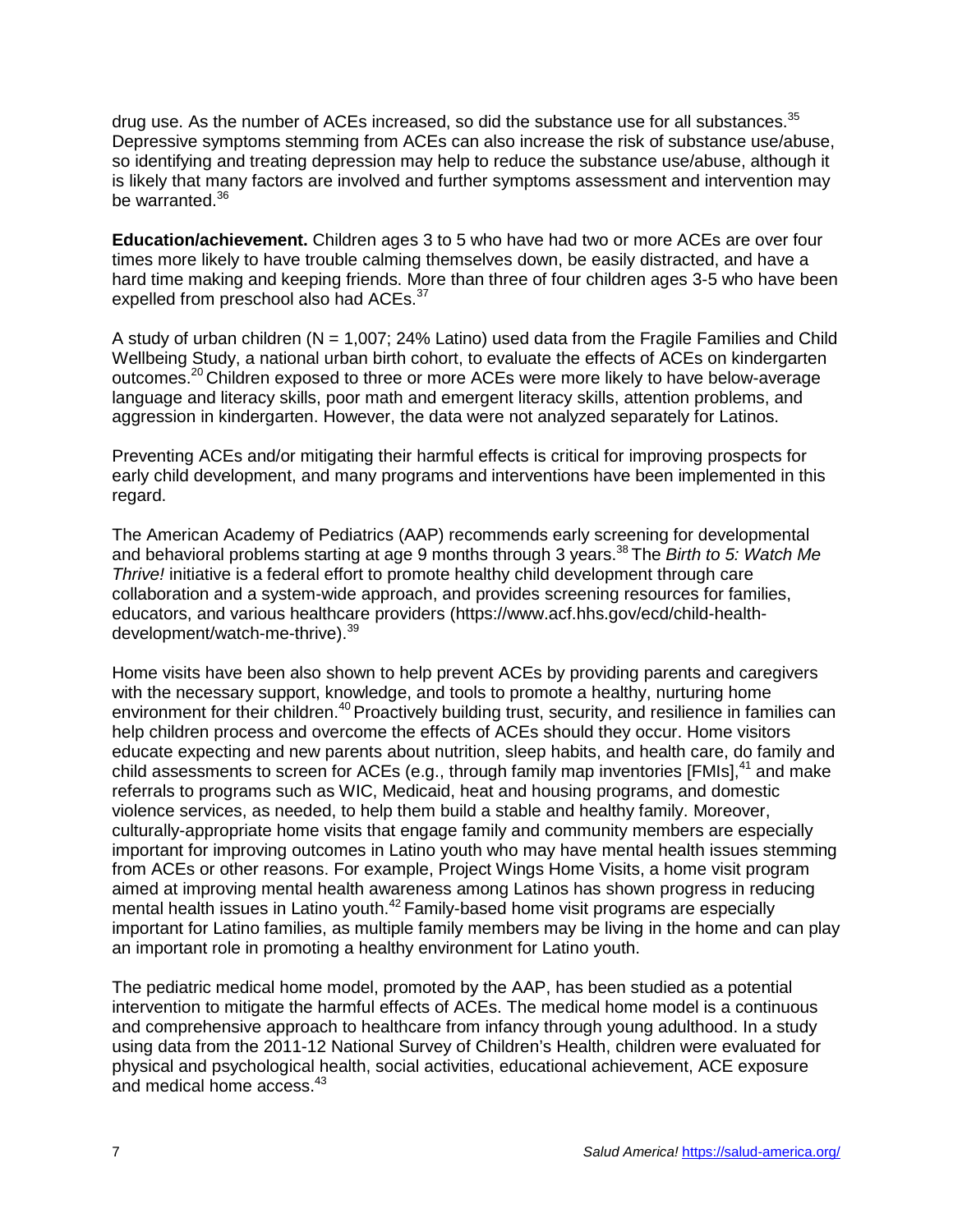Children were considered to have a medical home if they met the following criteria:

- Having a personal doctor or nurse
- Having a usual source for sick and well care
- Receiving family-centered care
- Getting referrals for specialty care when needed
- Having effective care coordination when needed

Medical home access was associated with greater wellbeing in children. Among children ages 6-11 who had experienced ACEs, access to a medical home resulted in higher levels of wellbeing compared with no access to a medical home, suggesting that medical homes may contribute to early ACE prevention, identification, and intervention. Importantly, children in minority groups and those living in poverty or without insurance are less likely to have a medical home than their white, more affluent, and insured counterparts,<sup>44</sup> so strategies for improving access to a medical home in Latino children falling into these categories may be warranted. Supportive relationships and teaching resilience skills can mitigate the effects of ACEs. Children ages 6-17 who have had two or more ACEs but learned to stay calm and in control when faced with challenges are over three times more likely to be engaged in school compared to peers who have not learned these skills.<sup>37</sup>

Other interventions for preventing, identifying and/or addressing ACEs may include screening for ACEs during primary care visits and child welfare assessments, early care and education (ECE), mindfulness-based, mind-body approaches, parent-child psychotherapy, and family resilience programs, and quality and affordable childcare, among others.  $40,45-51$  ECE programs and systems, for example, can provide trauma-informed care (TIC), which supports children's recovery and resilience using evidence-based approaches. A report by Child Trends identified emerging TIC approaches: integrating trauma-informed strategies into existing ECE programs to support children in those programs who have experienced trauma, building partnerships and connections between ECE and community service providers to facilitate screenings of and service provision to children and families; implementing professional standards and training for infant and early childhood mental health consultants that emphasize TIC, and supporting the professional development and training of the ECE workforce in working with and supporting young children who have experienced trauma.<sup>52</sup> Regardless of the intervention used, cultural sensitivity and relevance is important for addressing ACE issues that are specific to Latinos.<sup>53</sup>

#### **Latino children have limited access to healthy foods, which negatively affects overall development and wellbeing. Improving access to healthy foods at home, at school, and in the neighborhood/community may improve health, development, and wellbeing in Latino children.**

Pediatric obesity is an important public health issue. Targeted efforts to curb child obesity rates are necessary, especially among Latino children, as this sub-group is more likely to become overweight before entering elementary school than children of other ethnic groups.<sup>11</sup> Obesity in Latino children increases health risk factors and can also impact school performance.<sup>11,54</sup>

A main contributor of overweight and obesity in Latino children may be their limited access to healthy food. See the full *Salud America!* research review on Latino children and healthy food access here.<sup>10</sup>

Some recent study results appear mixed on this issue. Although fast-food consumption does occur in Latino children, one study found that their caloric intake from fast food was comparable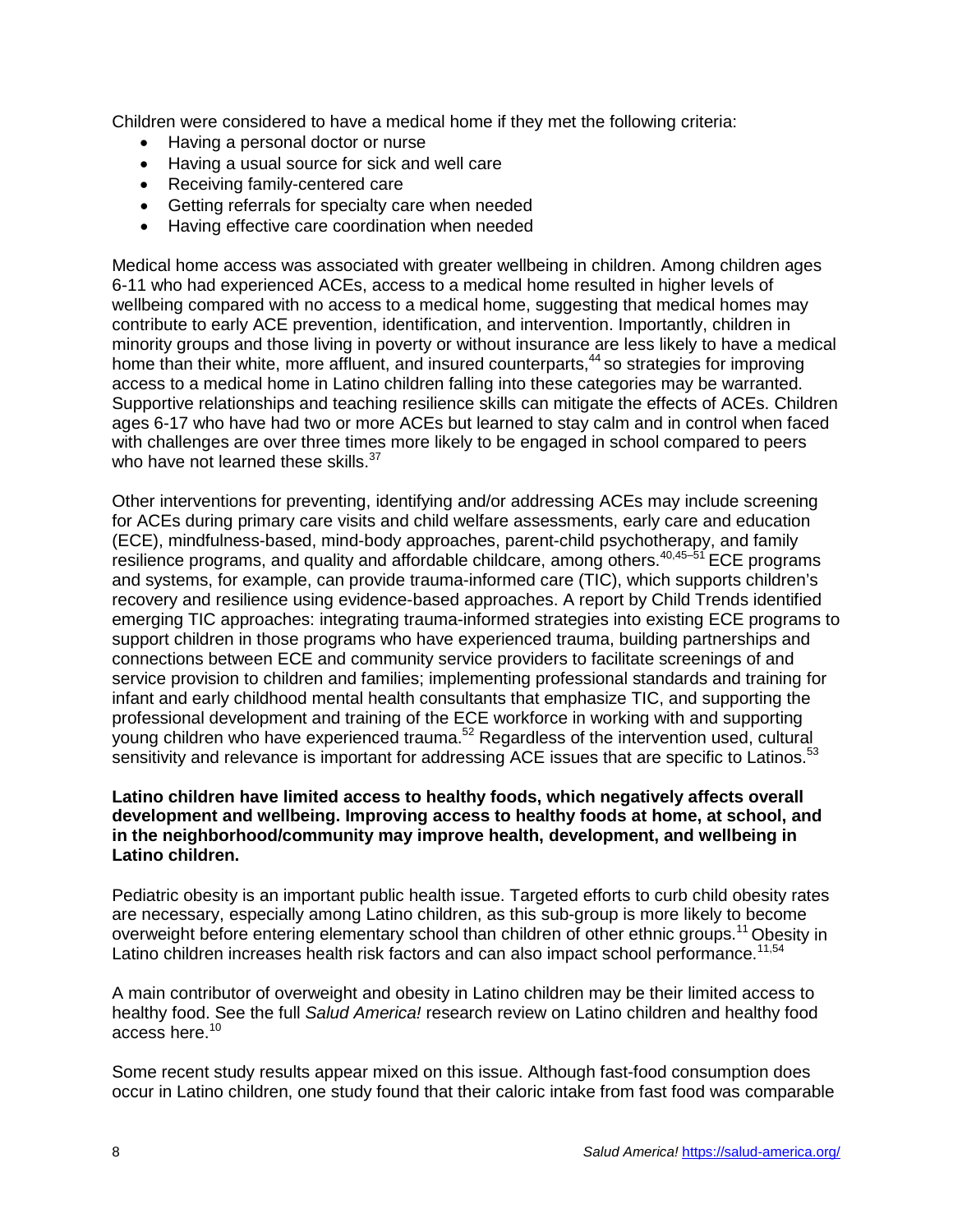or lower than in other racial and ethnic groups, except for Asians.<sup>55</sup> Another study found that soda and unhealthy snacks were commonly available in Latino households, but so were fresh fruits and vegetables, and Latino preschool children also consumed fruits and vegetables more frequently than black children.<sup>56</sup> These findings are somewhat contrary to those of another study of primarily Latino and black children living in rural, low-income families in the Southeast US that found lower consumption of fruits among Latinos compared with black children.<sup>57</sup> Many factors appear to contribute to intake of fruits and vegetables, as another study of older Latino children (ages 10-14) found that few of the participating children  $(N = 181)$  met the dietary recommendations regard fruit and vegetable consumption and other nutritious food.<sup>58</sup> Access to culturally-relevant healthy foods is also a factor. In a study of grocery stores in Latino and black neighborhoods, most stores carried fewer than 50% of fruits and vegetables that were considered culturally specific and commonly eaten by these populations. <sup>59</sup> Poverty and food insecurity may play a contributing role as well,  $60$  as may parenting issues such as stress and depression that may affect parental feeding practices.<sup>6</sup>

Other issues such as cultural beliefs may influence the types of foods eaten. Many Latinos believe they are lactose-intolerant and often avoid dairy products to reinforce this belief; however, this culturally-specific eating preference may lead to deficiencies in micronutrients such as calcium, potassium, and vitamin D. Optimal levels of these micronutrients are thought to reduce the risk of heart disease, metabolic syndrome, and type 2 diabetes. $62$ 

Because poor nutrition and obesity in Latino children is due to complex sociocultural reasons, a broad approach to improving eating habits may be effective, especially when it includes extended family networks, school, and community activities.<sup>63</sup> Addressing parent feeding practices is necessary to empower Latino parents to offer healthier food choices at meal times and snacks in the home environment. Parents should be encouraged to eat family meals together to model healthy eating habits and to avoid TV during meals.<sup>56</sup>

Early care and education (ECE) is an emerging setting for obesity-prevention via healthy lifestyles. The use of ECE facilities—including child care centers, day care homes, Head Start programs, preschool and pre-kindergarten programs—has become a norm in the U.S.<sup>64</sup> A successful program, *Color Me Healthy*, demonstrated positive health outcomes in young children as they learned about healthy eating and exercise in active ways, including interaction with peers and parents. Additional programs that have been successful include *Brocodile the Crocodile, Eat Well Play Hard*, and *Hip Hop to Health, Jr*. <sup>65</sup> Any program implemented, however, should be modified as needed for cultural relevancy.<sup>6</sup>

Several organizations play a central role in improving healthy eating in Latino children, including schools, WIC, Head Start early child care programs, and churches. Community programs are also effective. LA Sprouts, a 12-week hands-on nutrition/cooking and gardening curriculum was pilot-tested with 104 Latino children (59% obese), with a control group, to increase knowledge and skills on gardening, nutrition, and cooking.<sup>66</sup> The curriculum was developed to be culturallyand age-appropriate for urban, Latino upper elementary children. At the end of the pilot test, intervention children had significantly lower diastolic blood pressure and greater fiber intake compared with controls; those who were overweight at baseline also had decreases in BMI and weight gain compared with controls who were overweight. Another pilot study (led by a *Salud America!* grantee) tested a community-based garden, nutrition, and cooking program, Growing Healthy Kids, with a 60-percent Latino cohort of 120 children and their families. The study found that 17% of overweight/obese children achieved an improved BMI classification. According to parents' reports, children ate two more servings of fruit per week and almost five more servings of vegetables per week.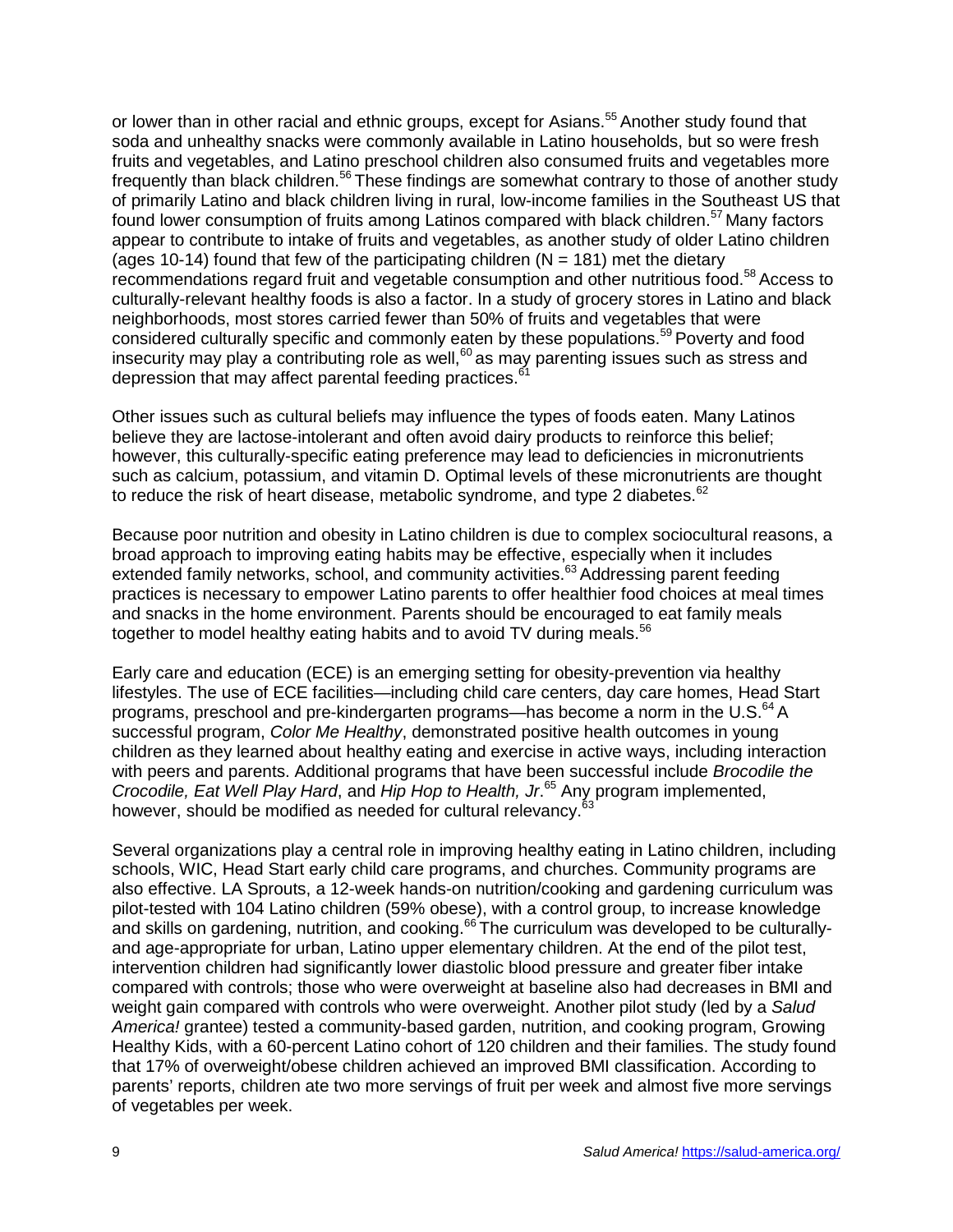At the federal level, funding is allocated to schools to offer healthy breakfasts and lunches to children who are on free or reduced meals, in which Latinos are more likely to qualify for than white children. States with stronger nutrition standards are better able to reduce obesity among children in free and reduced lunch programs. More innovative programs to improve nutrition in schools include better vending machine choices and more nutritious a la carte items.<sup>67</sup> Other federally-funded programs—such as Supplemental Nutrition Assistance Program (SNAP), Supplemental Nutrition Program for Women, Infants, and Children (WIC), Summer Food Service, Head Start, and Child and Adult Care Food Program (CACFP)—may also help to improve nutrition and access to healthy food in Latino children (see <https://www.nutrition.gov/food-assistance-programs> for more information);<sup>68</sup> importantly, however, undocumented immigrant Latinos would not qualify for these programs and may need help from other sources, such as emergency food assistance programs.<sup>69</sup>

#### **Latino children have limited access to active spaces—such as trails, parks, and recreation facilities—that may prevent them from engaging in adequate levels of physical activity for healthy development. Improving access to active spaces that promote physical activity may improve health and wellbeing.**

Many studies have found that U.S. Latino children have inadequate access to active spaces.<sup>70-</sup>  $75$  One study of three diverse U.S. regions found that only 19 percent of Latino neighborhoods had recreational facilities, compared with 62 percent of white neighborhoods.<sup>76</sup> Similar results were found when looking specifically at neighborhood socioeconomic level, where children of racial/ethnic minorities living in poverty had less access to active spaces than children living in more advantaged neighborhoods.<sup>77</sup> Interestingly, national data found that Latino neighborhoods were actually closer to parks but farther from green spaces than non-Latino neighborhoods, $^{78}$  so more research may be needed to determine if and how the type of active space influences physical activity levels.

Inadequate access to physical activity sites has been linked to low levels of physical activity among Latino children.<sup>79,80</sup> In one study of children (66% Latino) living in East Harlem, NY, nearly 80 percent of the Latino participants had no access to active spaces, and those living in areas with fewer active sites spent less time engaging in physical activity. Therefore, increasing access to active spaces in underserved areas may help to promote physical activity among youth living there.<sup>79,81,82</sup>

The Healthy People initiative developed by the U.S. Department of Health and Human Services aims to increase youth access to active spaces by improving the built environment (e.g., adding sidewalks, bike lanes, trails, and parks) and increasing access to physical activity facilities.<sup>83</sup> Other initiatives are underway in a number of U.S. cities, many of which have predominantly Latino communities. These include shared and open use policies, where schools and other entities partner to share school recreational facilities with the public; outdoor learning environments or green schoolyards, where early care facilities and schools include gardens and natural elements in the playscape; Open Streets programs, where streets are closed to motorized traffic allowing for safe use by residents for walking, bike riding, etc; "rails-to-trails" projects, where inactive railroad tracks are converted into bike paths and parks in a number of U.S. cities; opens space plans, which aim to improve access to trails and green space; Complete Streets policies, which call for roadways to be safe and convenient for people of all ages, whether walking, biking, driving, or riding transit; Vision Zero strategies,<sup>84</sup> which aim to eliminate traffic fatalities and serious injuries; and other initiatives.<sup>71,85-90</sup>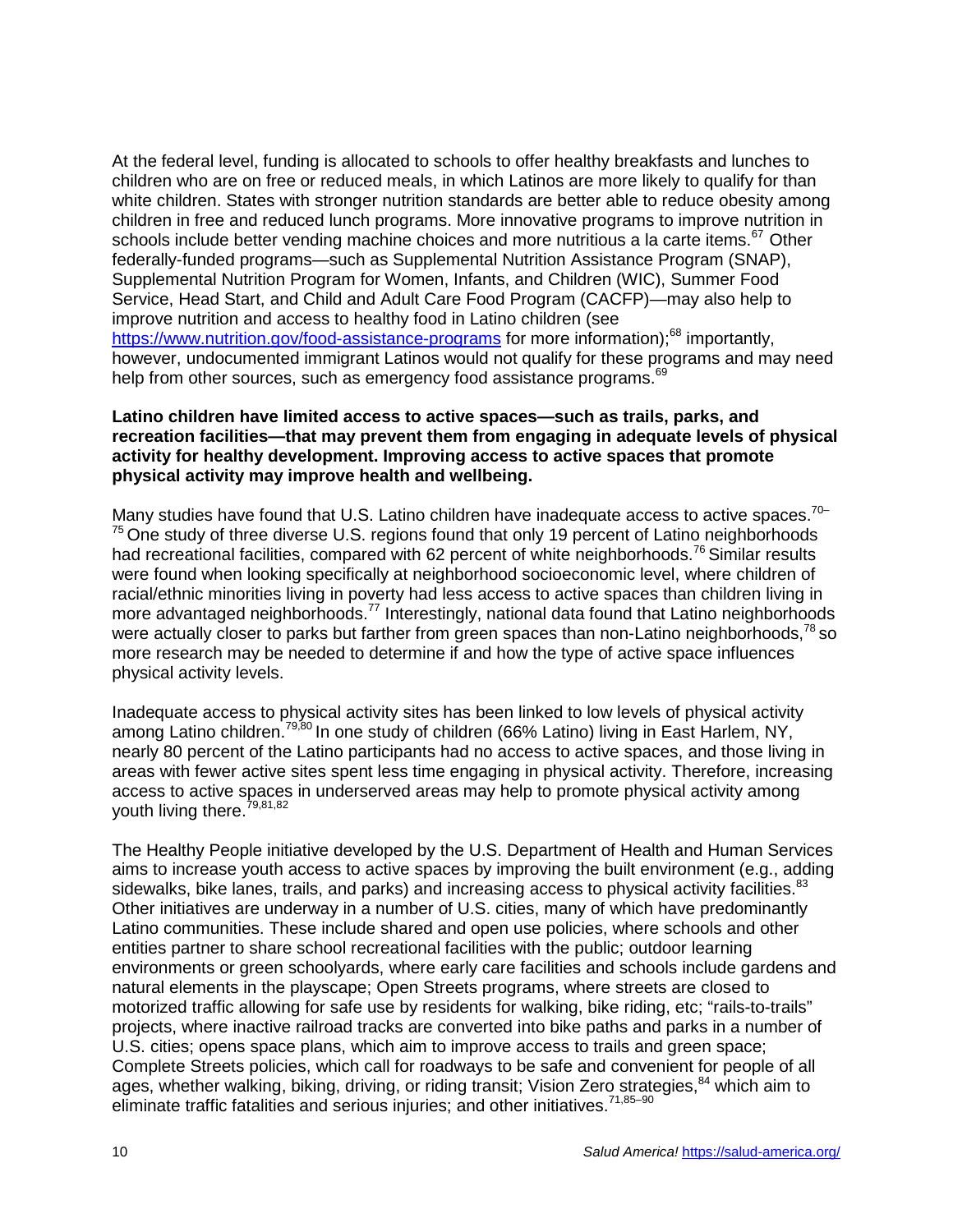The design and development of communities can make it easier or more difficult for families to be active on a daily basis. The National Physical Activity Plan highlights several methods to increase families' opportunities for incidental physical activity:<sup>91</sup>

- Effective land use policies can put common destinations with walking and biking connections near where families live, to increase active transportation as well as access to vital community services.
- Community planners can integrate considerations for non-motorized travel and public health into formalized planning processes, such as master plans, comprehensive plans, zoning code updates, housing and commercial developments, metropolitan planning organizations' (MPO) transportation improvement project lists, trail plans, and regional transportation plans, with specific focus on improving environments in low-income communities.
- Transportation spending can be reformed to tie it to larger goals for health, safety, equity, and the environment—rather than to a focus only on traffic volumes and speeds.

Healthcare providers also play in important role in promoting physical activity. There is little research on how effective physical activity counseling and prescriptions are to increase physical activity levels among Latinos, but some studies show that asking patients about physical activities levels is associated with weight loss, improved glucose control in diabetic patients and increased physical activity among cancer survivors.<sup>92</sup> Additionally, physicians who are physically active themselves are more likely to counsel more frequently and more effectively about the importance of physical activity to their patients.<sup>93,94</sup> The National Physical Activity Plan highlights the need for healthcare systems to integrate physical activity as a patient "vital sign" into electronic health records for all healthcare providers to assess and discuss physical activity with their patients.  $91,92$  Tobacco use, for example, was adopted as a vital sign 60 years ago. After smoking, physical inactivity is the leading risk factor for predicting if a person will die early.<sup>95</sup> Healthcare systems should also support the capacity of school-based health clinics and early learning programs to promote physical activity. Additionally, schools, childcare centers, and early childhood facilities can adopt standards to ensure children are appropriately physically active and to develop outdoor learning models to integrate physical activity, natural settings, and education.

See the full Salud America! research review on Latino children and active spaces here.<sup>89</sup>

#### **Latino children have low participation in high-quality preschool programs and face educational disadvantages when starting kindergarten.**

Although Latino children may be of similar weight at birth and equally able to thrive in the first 2 years of life compared with white children, <sup>96</sup> their ability to reason and remember tasks (cognitive processing skills), verbally communicate, and identify letters, numbers, and shapes (preliteracy skills) lessens significantly by age 24 months, and these disparities appear even more prevalent in Mexican-American children than in other Latino subgroups.<sup>1</sup>

In general, a 15- to 25-percentage point gap exists for Latino children relative to their white peers.<sup>97</sup> Children who start behind in kindergarten often stay behind. See more in the full *Salud*  America! research review on building support for Latino families.<sup>98</sup>

Causes for cognitive, preliteracy, and oral communication gaps in Latino children are multifactorial. Among the most common are poor education, large family sizes, low employment or having multiple jobs, and depression among Latina mothers. These factors have been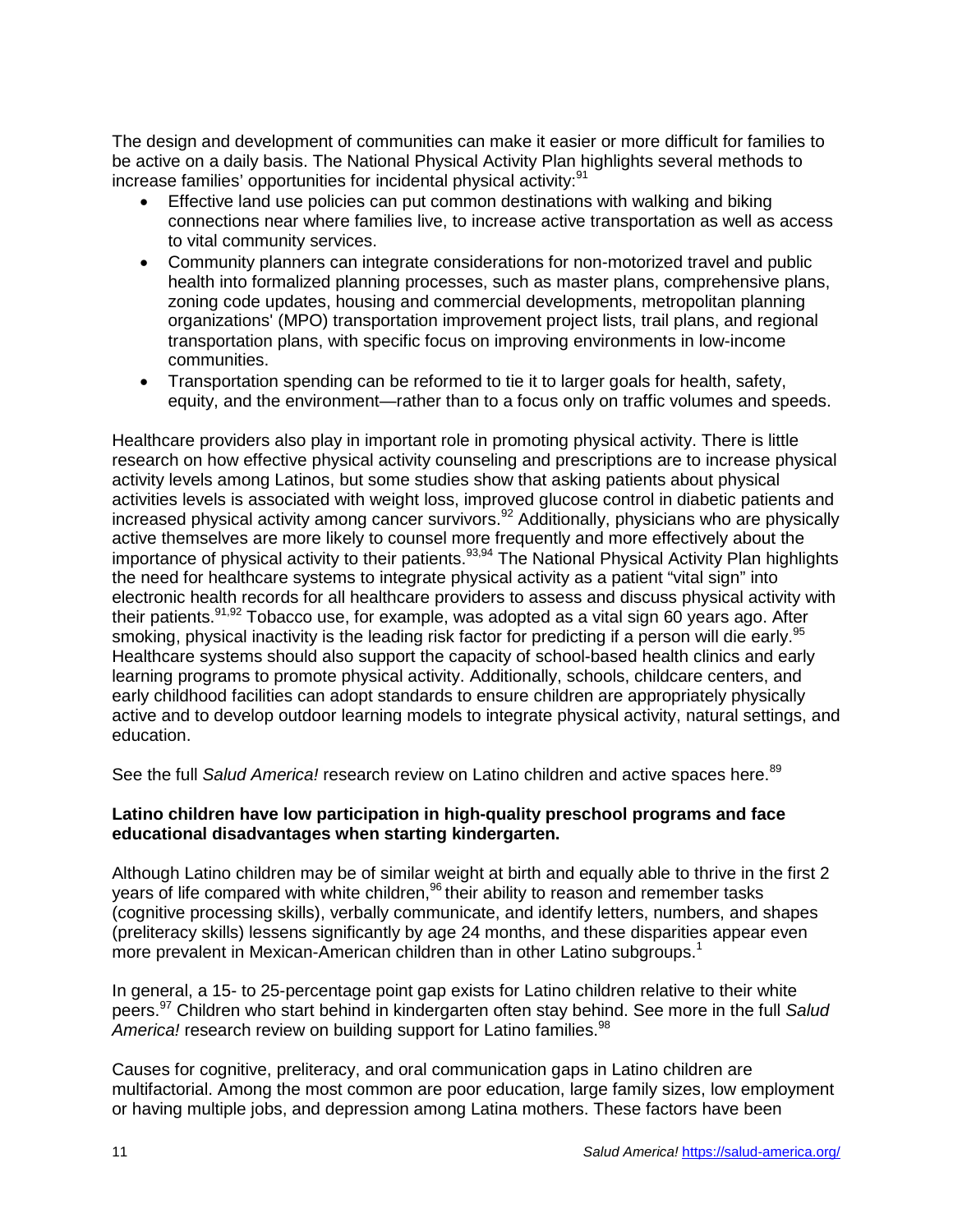suggested to reduce the likelihood that Latino parents would engage their children in preliteracy activities or read books to them, both very important activities leading to literacy and school readiness.<sup>1,99,100</sup> Although most Latino parents are bilingual or can speak English fairly well, some do not have a good command of the English language, which may decrease their likelihood of reading or telling stories to their children in English, compared with white parents.<sup>100,101</sup> Additionally, cultural beliefs that teachers are the experts in these areas, coupled with limited parental education, may deter Latino parents from engaging their child in preliteracy activities.

Participation in preschool programs is also suboptimal in Latino children and is a main contributor to poor school readiness.<sup>5,6</sup> In recent years, several programs have been set forth to improve kindergarten readiness and create a trajectory of academic achievement, employment, and increased earnings for disadvantaged Latino children.

In the United States, almost 70% of 4-year-old children go to early learning centers.<sup>102</sup>

However, nearly six of every 10 4-year olds are not enrolled in publicly funded preschool programs, and even fewer are enrolled in the highest-quality programs. Participation is particularly low for Latino children, at 40% compared to 53% of white children. Participation is also low for low-income children, at 41% compared to 61% of their more affluent peers.<sup>7</sup>

Lack of participation in early care and education programs may stem from lack of availability. In a study about the location of child centers across eight states, 42% of children younger than age 5 live in areas known as child care deserts, which either have no child care centers or so few centers that there are more than three times as many children as there are spaces in centers.<sup>103</sup> The availability of child care centers is in a state of crisis for Latino families. Several elements are critical for the ideal child care center:

- High-quality early childhood education centers should be more affordable and accessible to low-income Latinos, with higher density in Latino neighborhoods.<sup>104</sup>
- Early childhood education centers should offer services from birth through age 5 to allow single-site care of all children within one family, and continuity of cognitive assessments and interventions.<sup>104</sup>
- The location and design of early learning centers can support active transport and increased student physical activity throughout the school day.<sup>91</sup>
- Students who have access to nature at school engaged in physical activity 10 times longer than those students who had limited access to nature at school.<sup>105</sup> Outdoor learning environments and green schoolyards, for example, can boost student's academic performance, physical activity, mental health, and different types of play, which are critical for development.
- The American Academy of Pediatrics (AAP) states that unstructured free play is essential for children's emotional development and can protect against stress, anxiety and depression in children.<sup>106</sup>

More information about families' proximity to child care programs can inform local, state and federal efforts to increase access to early childhood programs, especially given the financial impact of early care and education programs. Only 14% of public education dollars are spent on early childhood education, yet for every \$1 spent expanding early learning, society receives a return on investment of \$7 or more based on increased school and career achievement, as well as reduced costs in remedial education, health, social welfare programs, and criminal justice system expenditures.<sup>5,7,107,108</sup>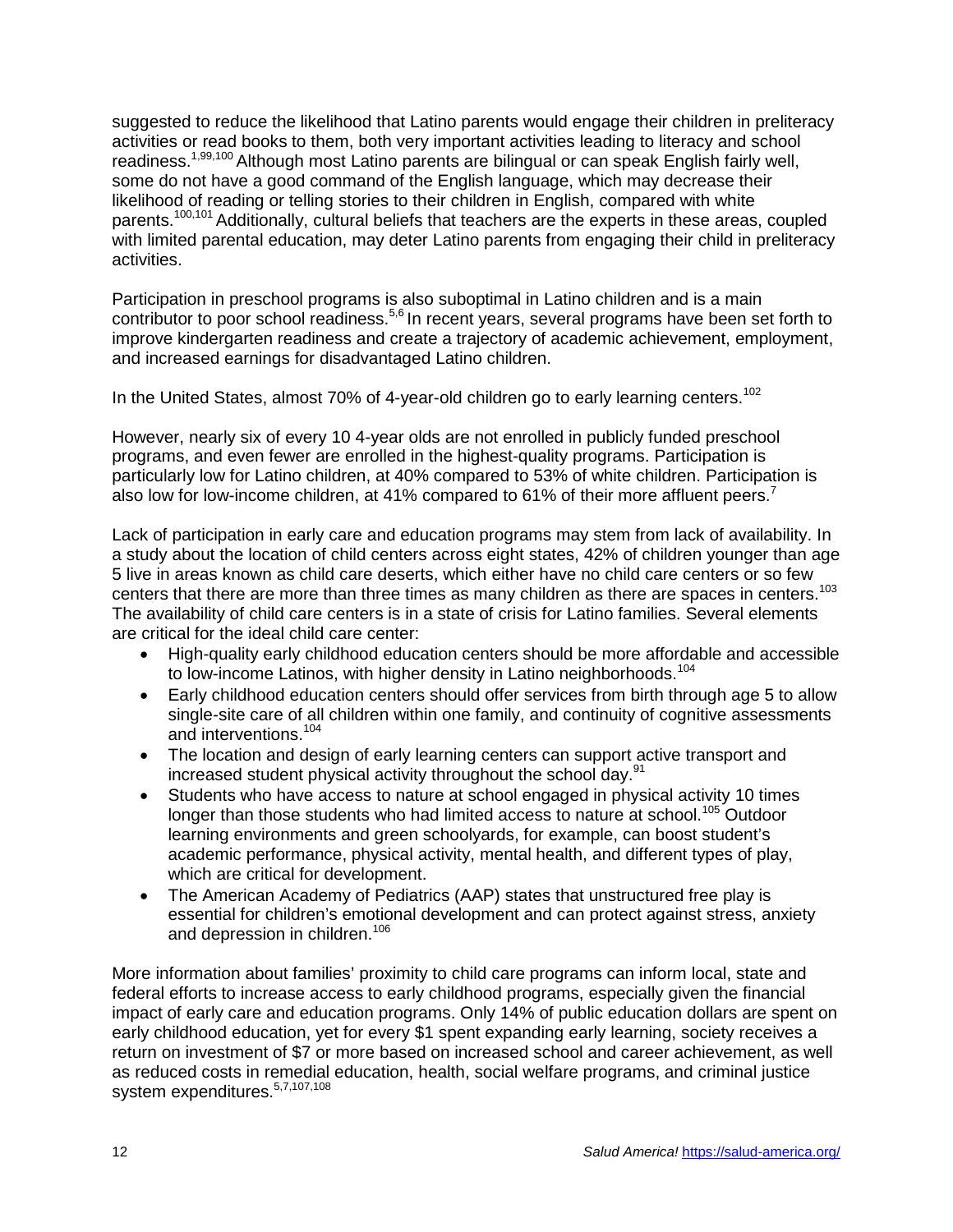#### **Family-, preschool-, and community-based interventions may help to improve school readiness and lead to better developmental outcomes for Latino children.**

Many children attend Head Start programs, which were founded to promote school readiness for children of low-income families. In recent years, the Head Start curriculum has been challenged to enhance children's language and preliteracy skills using interactive reading with active discussions. One of these programs, the Research-based, Developmentally Informed (REDI) classroom intervention, uses evidence-based curricula that center on preschool attainment of language, preliteracy, and social-emotional skills considered essential for later achievement. In a study of 356 children (17% Latino) enrolled in Head Start programs, children exposed to the REDI intervention had significantly improved vocabulary and social-emotional skills compared with those who were not exposed to the REDI intervention,<sup>109</sup> and these skills were sustained throughout kindergarten.<sup>110</sup> REDI-P, the parent program of the REDI, was introduced to teach parents to engage their children in directed talk and play sessions and included bi-weekly home visits. In two randomized controlled trials ( $N = 200$ , 19% Latino;<sup>111</sup> N = 556, 19% Latino);<sup>102</sup> children exposed to both REDI and REDI-P showed significant gains in literacy and social-emotional skills compared with children not exposed to both interventions, and these gains were sustained into kindergarten<sup>112</sup> and second-grade, with improved classroom participation, student-teacher interactions, and friendships. <sup>102</sup> Another randomized study ( $N = 200$ ; 20% Latino) showed similar findings but also found that REDI-P was augmented by pre-intervention parental support for learning, with children receiving greater baseline parental support faring better, suggesting that parental support is a key contributor to child learning in preschool programs.<sup>112</sup>

The Miami School Readiness Project (MSRP) was a large public preschool program that examined the effects of preschool curricula on kindergarten readiness in 7,045 Latino children (and 6,700 black children).<sup>113</sup> The program involved the use of two different curricula: the more conventional and widely used High/Scope curriculum, which balances child-initiated and teacher-directed activities in small- and large-group settings, and the Montessori curriculum, which individualizes learning to each student and fosters independent, child-directed learning with fewer teacher-directed activities. Although all children made progress in pre-academic, socioemotional, and behavioral skills regardless of curriculum, the Montessori program appeared to be more beneficial for Latino children who, despite being at the highest preacademic and behavioral risk at baseline, finished the preschool year with test scores above the national average. One potential reason that the Montessori program was such a success in Latino children is that it incorporates a child's culture into the classroom, which some say is essential for preschool success in Latino children. And, since black children seemed to fare better in the High/Scope program, these data suggest that preschool curricula should be tailored to racial, ethnic, and cultural differences. It has also been suggested that Montessori teachers may be more educated and more culturally aware than teachers of other preschool programs, which may be another contributor to the positive findings in this study.

The Little by Little (LBL) program is a bilingual literacy promotion and supplemental nutrition program provided as part of the WIC program. In LBL, parents receive brief counseling on the importance of reading to and verbally interacting with their children, handouts on developmental milestones and appropriate interaction methods for promoting optimal child development, and an age-appropriate children's book or toy for use during parent-child interactions. Reading materials are provided in English or Spanish, depending on the family's primary language. LBL was implemented in Los Angeles, California, in 118,000 3- to 4-year-old, predominantly Latino (92%) children in the WIC program; its effectiveness on kindergarten readiness was evaluated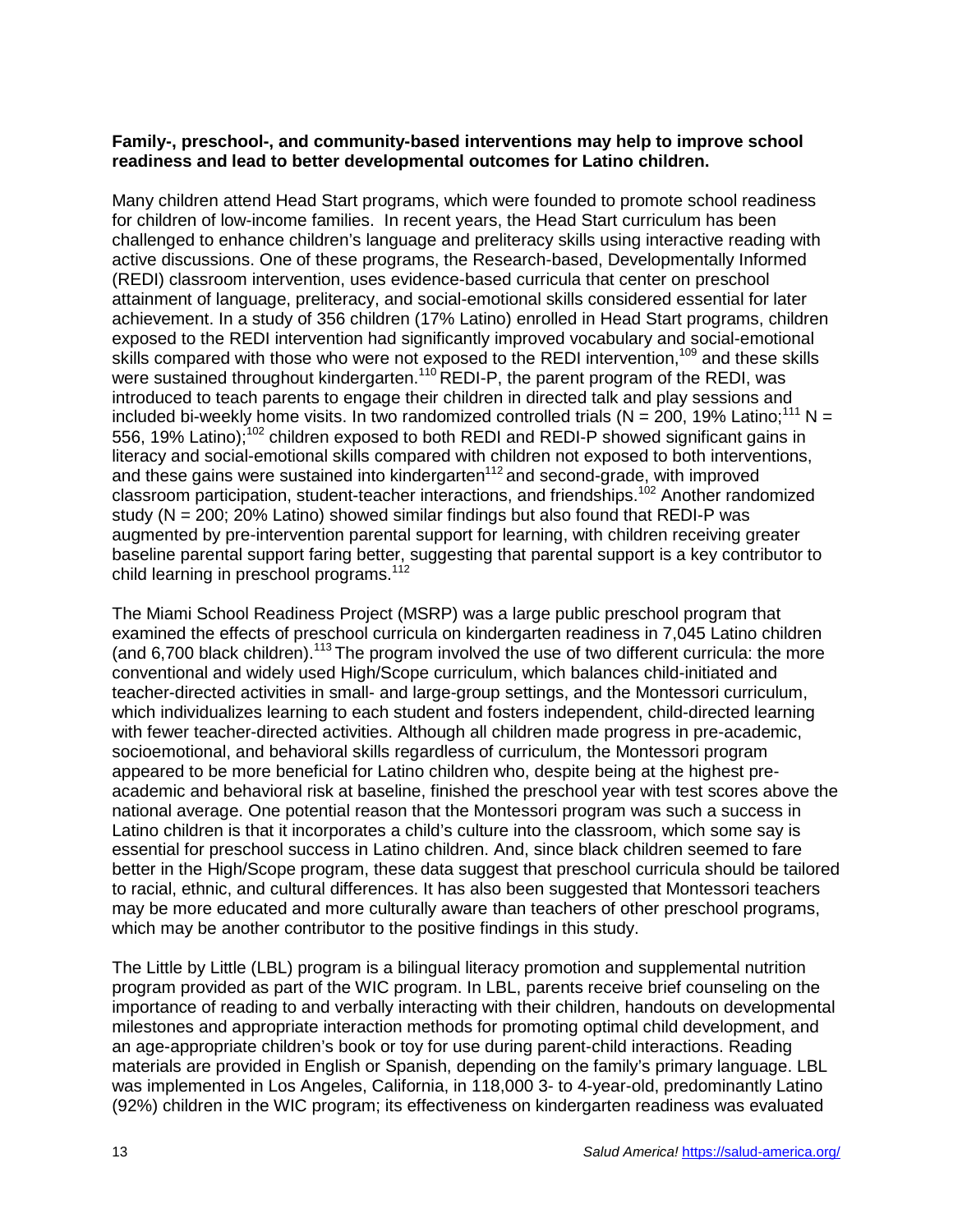by randomly selecting WIC families and dividing them into three groups based on their exposure to the intervention: no intervention, 2-year intervention, and 4-year intervention.<sup>100</sup> Parents in the intervention groups received the intervention when children were 2 years old (2-year intervention) or when the mothers were in their third trimester of pregnancy (4-year intervention). Although no significant differences were observed between intervention groups among English-speaking families, Spanish-speaking families received significant benefit from the intervention. Children in both intervention groups were significantly more prepared for kindergarten (measured by Bracken School Readiness score) than those in the no intervention group, with the 4-year group receiving the greatest benefit (Figure 2). The program also improved the awareness in Spanish-speaking parents of the importance of promoting early reading and verbal interaction with their children and providing a literature-rich home environment to improve their child's literacy skills and school readiness.





ParentCorps, another preschool program that involves both school-based and parentingcentered interventions, aims to promote safe, nurturing, and predictable environments for children. The program involves professional development for preschool teachers and parent counseling administered by teachers and mental health professionals during after-school hours. ParentCorps was evaluated in a randomized study of 4-year-olds ( $N = 1050$ ; 9.8% Latino) from 99 preschool programs in New York City.<sup>114</sup> By second grade, children in this program had fewer mental health problems, better student-teacher interactions, and higher academic performance than peers who did not receive this intervention. Other examples of interventions aimed at improving school readiness in Latino children include home visits, "Zero to Three" programs, Pre-K 4 San Antonio, and First 5 LA.<sup>2,115-118</sup>

Latino men are often less willing to talk about their problems, like parenting insecurities or health issues, which can result in decreased engagement in their children's life and decreased attendance in parenting programs, which may hinder early childhood development. Researchers in New York created a parenting class for 126 low-income, Spanish-speaking Latino dads, but framed it as an academic-readiness program for children.<sup>119</sup> The eight-week training intervention, which revolved around shared book reading, increased Latino dads' parenting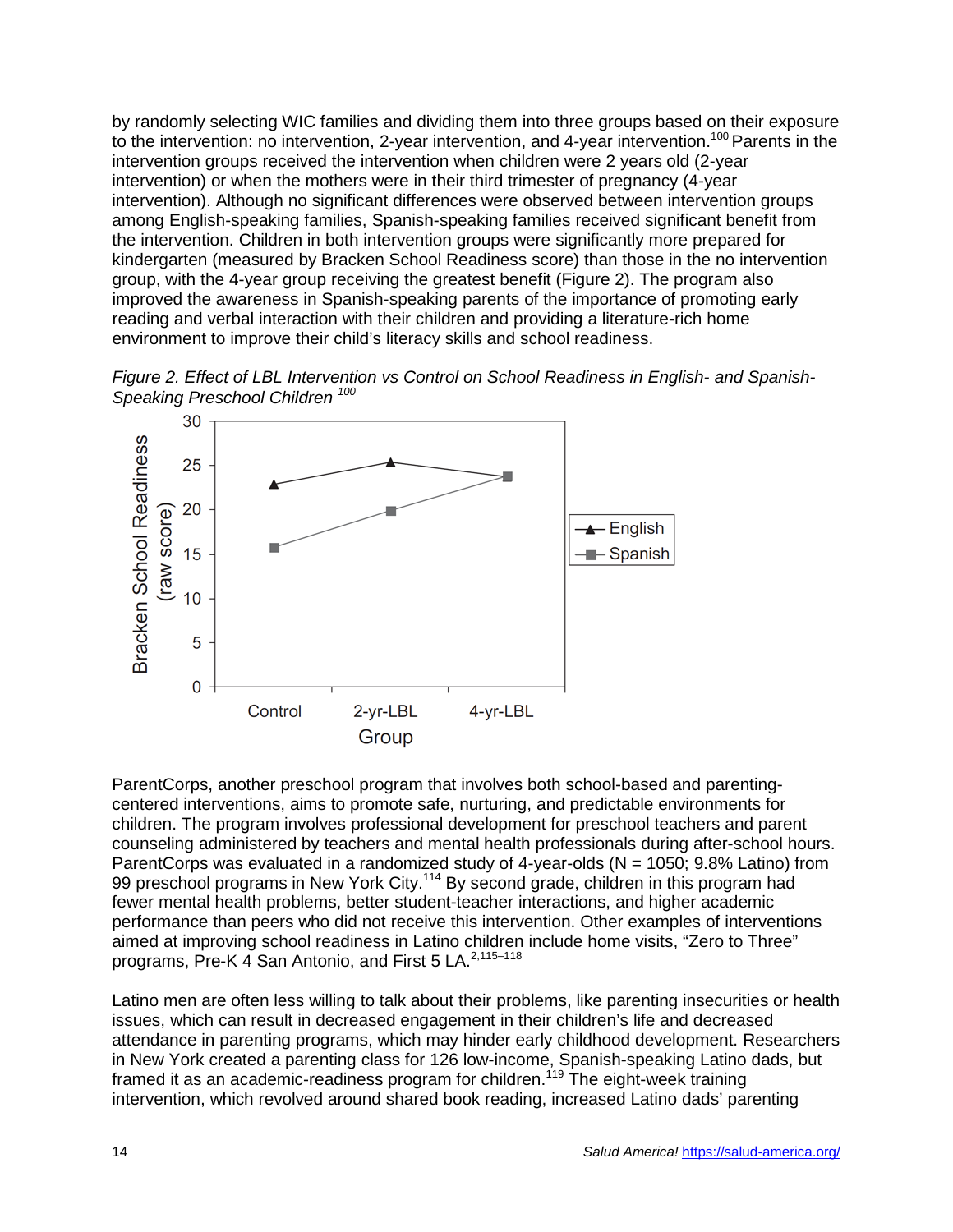skills by 30 percent, and increased Latino children's language development and school readiness by 30 percent. Additionally, the 79-percent parent attendance rate was high, researchers indicated. The finding suggests it is critical to develop culturally relevant, engaging, and sustainable parenting interventions for Latino fathers.

Teaching social and emotional skills can also have an impact on student's academic development. Social and emotional learning is "the process through which children and adults acquire and effectively apply the knowledge, attitudes, and skills necessary to understand and manage emotions, set and achieve positive goals, feel and show empathy for others, establish and maintain positive relationships, and make responsible decisions," according to a Penn State and Robert Wood Johnson Foundation report.<sup>120</sup> The report indicates that, when learned early, social and emotional skills can help children overcome challenges and avoid unhealthy behavior, improving a variety of outcomes into adulthood, and have significant economic impact for individuals and society overall. The report cites research that indicates that students with strong social and emotional skills: do better in school; are more likely to graduate college and get a well-paying job; support healthy functioning and help people avoid problems like crime and substance use; and have a greater likelihood for long-term success as an adult. Another report indicates that evidence-based programs can optimize the teaching of social and emotional skills in preschool through professional development for teachers, apparent involvement, and integration with academic enrichment initiatives, which can spur greater benefits for children with delays in social-emotional skill development associated with early socioeconomic disadvantage.<sup>121</sup>

Much of the Latino-focused research in this area specifically involves social and emotional development in Spanish and English dual language learners.<sup>122</sup> Still, one study found that teaching social and emotional skills to inner-city students contributes to their academic achievement. The study involved all students enrolled in regular or bilingual education in an inner-city school system where 2 out of 3 students qualified for a free or reduced price lunch and 9 out of 10 students were black or Latino.<sup>123</sup> Another study found that classroom programs designed to improve elementary school students' social and emotional skills can also increase reading and math achievement, even if academic improvement is not a direct goal of the skills building. The benefit held true for students who qualified for free and reduced-priced lunch.<sup>124</sup>

#### **Early childhood development programs that have long-term social and emotional development benefits for other minority and low-income children also likely benefit Latino children.**

Children who participate in high-quality early care and education (ECE) programs experience a range of immediate and long-term cognitive and health benefits, with the greatest impact seen in low-income populations.<sup>98</sup>

Although extensive literature is available on the long-term effects of Head Start and other early childhood development programs on black and white children, the effects of these programs on Latino populations have mostly been ignored.<sup>125</sup> Additionally, nearly 40 years ago, it was recognized that cultural differences exist among the different Spanish-speaking people and that different subgroups should be analyzed separately. However, early data from Head Start centers tended to combine all Latinos into one group.<sup>125,126</sup>

From the available data, providing Spanish language in preschools was shown to enhance Latino and non-Latino education as far back as the 1980s, and current recommendations believe that Spanish language and culture should be instituted in preschool programs serving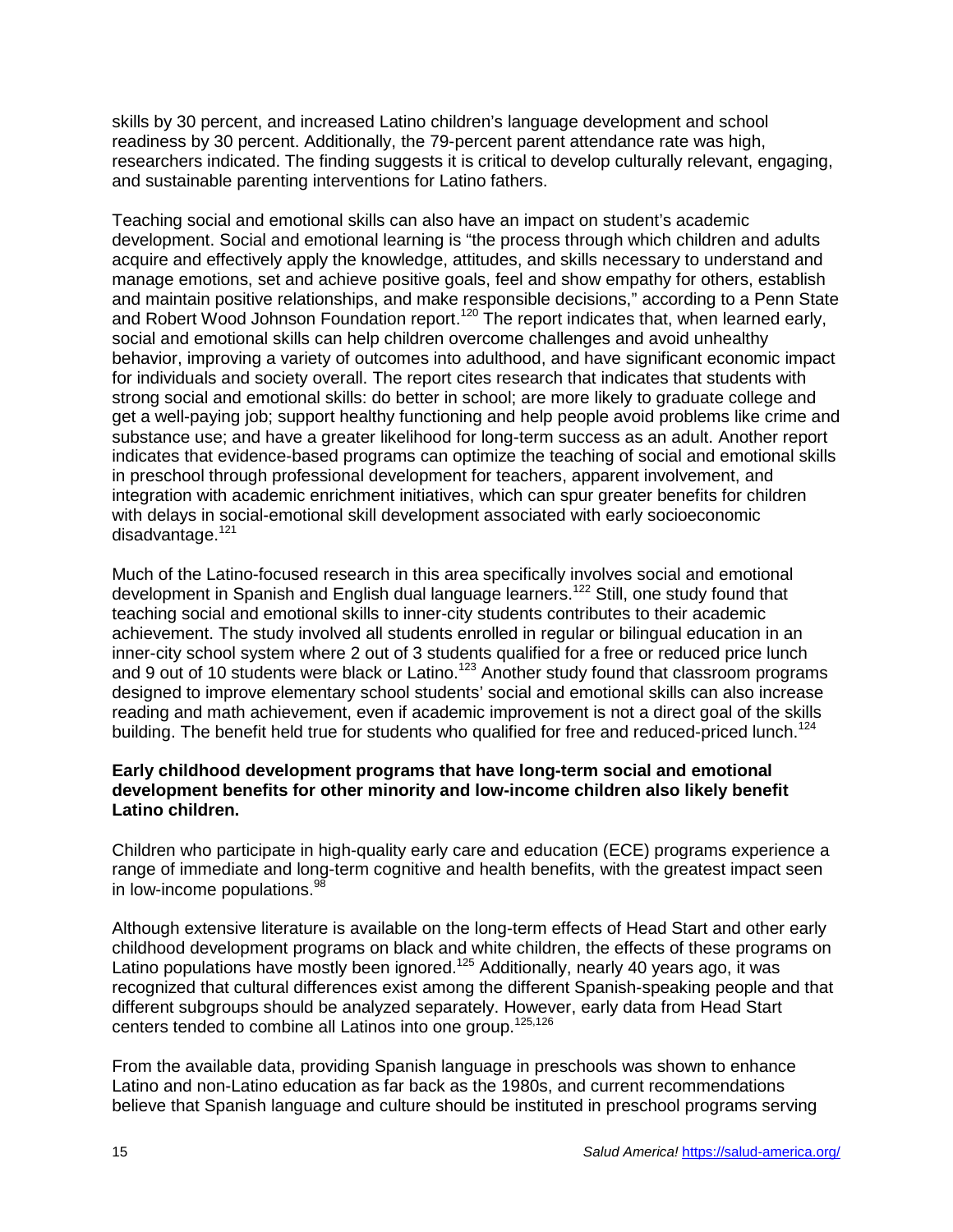Latino communities.<sup>126–128</sup> The Head Start Curriculum is mandated to have at least one Spanishspeaking educator, and that educator should be able to understand a Latino child's culture and heritage.<sup>125</sup> Although long-term effects of the Head Start program were not documented for individual children or for Latinos specifically, an overall cost-benefit impact was found in social, emotional and health outcomes.129–132 White children who attended Head Start were more likely to complete high school and attend college than their siblings who attended regular preschools. For black children, there were less significant educational gains from attending Head Start versus a regular preschool, but a decrease in criminal activity was observed.<sup>133</sup> The long-term effects of other preschool and elementary programs on low-income, but not necessarily Latino, populations are mentioned herein to sort out factors that led to successful outcomes in children attending these programs. The Child-Parent Center program in Chicago provides educational enrichment through school- and family-based services from preschool to third grade. In this program, parent involvement was mandatory, teachers interacted with parents directly, and classroom sizes were small, all of which contributed to its success.<sup>134</sup> Compared with children who did not participate in the program, those who participated in the preschool phase of the program were more likely to graduate high school, attend a 4-year university, and have more overall years of education. Those participating in the preschool and grade school phases had higher rates of full-time employment and educational attainment. Other long-term benefits of the program included increases in attainment of health insurance, reductions in depression and disability, and reductions in criminal activity and arrests.

The High/Scope Perry Preschool Program was implemented for 123 low-income black children who were followed up from preschool to age 40. Those participating in the program showed less criminal activity, greater earnings, higher rates of high school graduation, and higher IQs compared with those who did not.<sup>135</sup> The Project STAR program enrolled children between kindergarten and third grade and showed that improved test scores, and higher earnings, college attendance, home ownership, and 401(k) savings at age 27, were due to noncognitive skills learned in high-quality kindergartens. They also showed that smaller and better classroom environments for grades 5-8 resulted in marked long-term benefits even without earlier intervention and that students from smaller classes (13-17 children vs 20-25 children) were more likely to attend college.<sup>136</sup> Finally, the Abecedarian Project cared for and educated children from as young as 6 weeks to 8 years. Enrollment in the program led to better educational gains, mixed economic benefits, and no difference in social-emotional measurements compared with not being enrolled in the program.<sup>137</sup>

Taken together, the most successful elements in these studies—smaller class sizes, more parent involvement, and better-educated teachers—would likely benefit Latino children as well, if implemented in Latino-focused programs. Importantly, these programs were more expensive to run than the Head Start programs.

#### **Latino families share many common values—such as** *familism* **and** *marianismo—***that may benefit Latino childhood development and influence early childhood development programs.**

Children begin to develop their social and emotional skills through initial interactions with family. Through strong and consistent relationships, they learn the importance of social bonding, connecting to others with empathy, and self-regulating emotions. Young children begin to learn about complex social interactions by receiving responsive caregiving from parents, which often leads to positive outcomes later in life. One study  $(N = 7.750; 19\%$  Latino) found that although Latino children may demonstrate cognitive gaps compared with white children after age 1, their social-emotional health rivals that of white children, even when raised in lower-income families.<sup>1</sup>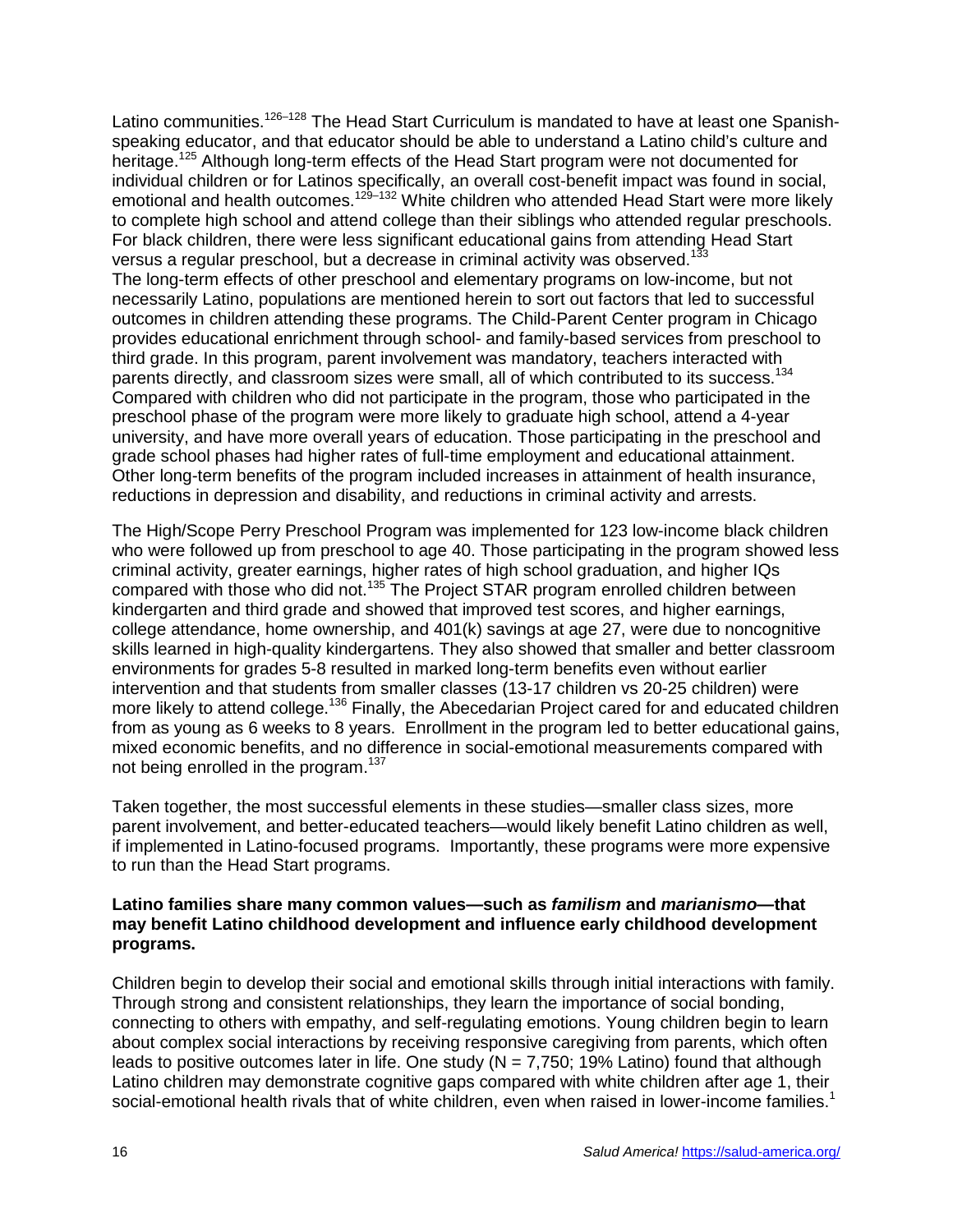These findings suggest that social and emotional health of Latinos develops on an independent pathway. One potential reason is the parenting style among Latina mothers, which can be characterized as warm and nurturing. Latina mothers are typically very responsive to their children, and report fewer depressive symptoms than white mothers, which could be allowing for stronger connectedness with their children.

Common values can be found among most Latino families.

- The concept of family, or *familismo*, is extremely important to many Latinos. Family needs come before individual needs, and this is evident in Latinos' desire to center many activities around the extended family.<sup>138</sup> Due to economic circumstances, Latino households may be large and include members of the extended family, which can be stressful in some cases and helpful in others, especially regarding childrearing.
- Traditional gender roles, *machismo* and *marianismo,* are often practiced in Latino families, especially in low-income families.139,140 *Machismo* refers to the idea that the father is the head of the household, strong protector, and authority figure, whereas *marianismo* means the mother is self-sacrificing, religious and responsible for raising the children and maintaining the house.<sup>141</sup>
- Religion is also a cornerstone of the family and influences many beliefs and decisions within the family.<sup>142</sup> Most Latinos in the U.S. practice Catholicism, but practices within that faith may differ depending on the country of origin.<sup>143</sup> Because religion has been a part of Latino culture for so long, religious beliefs are difficult to separate from cultural values and often guide Latinos in many areas of life, even if they are not practicing religion. 142

Many of these common qualities of Latino families—strong familial bonds, religious and cultural values, protective fathers and nurturing mothers—are beneficial for the development of Latino children and should be considered in early childhood education and development programs. Educators and community organizations should target programs to the entire family, including the extended family when feasible, and to mothers as caregivers and fathers as important decision-makers. Coordination with local religious institutions is also important to ensure that religious beliefs and cultural values are considered in program development.<sup>144,145</sup>

#### **Programs and policies providing maternal and breastfeeding support and family support services promote healthy social and emotional development and overall wellbeing in Latino children.**

Although Latino children are generally well adjusted socially and emotionally, several factors may negatively influence their overall health and wellbeing development. These include poverty and/or large households, immigration status, the country of origin, maternal depression,<sup>1,146,147</sup> as well as other factors like breastfeeding initiation and duration. 148

Read the Salud America! research review about breastfeeding among Latina mothers.<sup>148,149</sup>

Approaches are emerging on how to address these issues. For example, mental health interventions can be made available to Latina mothers who are displaying negative thought patterns, including anxiety, depression, and self-doubt.<sup>150</sup> Providing outlets for mothers to talk with peers and trained counselors and/or nurses may help to reduce stress and improve intrapersonal awareness toward mental health and its effects on family and childrearing. In particular, home-based interventions have been successful in this population.<sup>129,130128,129</sup> The Latino family typically includes extended relatives, and sometimes friends, which may lead to several people living in one household. Latina mothers may shoulder many responsibilities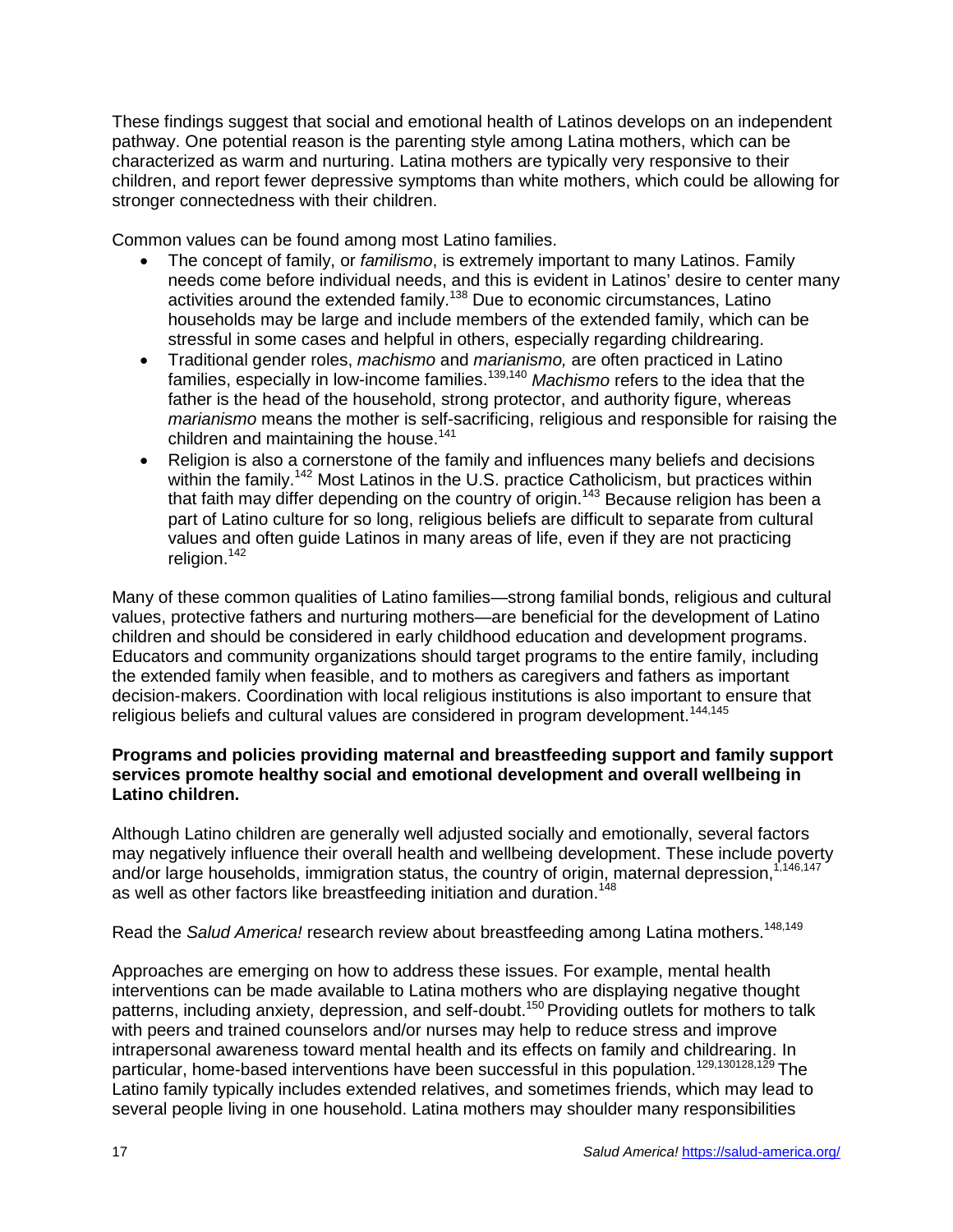because of the family structure. Involving family members, especially partners, in helping with household responsibilities, including children's activities, may reduce the load that mothers carry in this culture.<sup>127</sup> Read the *Salud America!* research review about mental health and Latino children.<sup>33</sup>

Similarly, parent education classes could be offered to Latino parents to reinforce styles that are responsive, positive, and warm. Innovative approaches may include meeting with families in the home environment and learning about the challenges that exist from living with extended families, often in small areas. Addressing specific parenting skills, such as skill encouragement, monitoring discipline, and positive involvement), may be beneficial to immigrant parents.<sup>131</sup> Read the *Salud America!* research review about building support for Latino families. 98

# **Conclusions and Policy Implications**

## *Conclusions*

Latino children are at increased risk of poor outcomes in many areas of early childhood development. Factors such as socioeconomic status, parenting behaviors, family structure and environment, childhood experiences, and access to early education programs and health services can influence many aspects of child development. High-quality preschool programs, parent-directed support and education, and family-, school- and community-based programs have all been shown to improve developmental outcomes in Latino children. Preventing, identifying, and helping children and families overcome ACEs can impact a child's social emotional development and chances of school success. Additional resources are needed to develop new, culturally appropriate programs and policies and/or improve upon those already in place, to further support Latino children in their formative years and beyond.

## *Policy Implications*

## **To address adverse childhood experiences (ACEs) among Latino children:**

- Improve access to home visits for Latino families by engaging community advocates, civil rights organizations, and other stakeholders who understand the needs in their communities; ensure that home visit programs are equitable and culturally sensitive to the needs of Latinos.
- Strengthen the childcare workforce through training to provide trauma-informed care for ACEs.
- Increase awareness of and support for the medical home system of care for Latino children that can help to identify and address ACEs and other health-related issues early.
- Increase collaboration between child welfare agencies and early intervention programs to provide mental health services to children experiencing difficulties due to ACEs.
- Develop culturally sensitive programs, policies and interventions considering Latino family structure and dynamics.
- Allocate funding for early-life interventions including prenatal care and parent education and support to prevent ACEs in at-risk families.

## **To extend the benefits of early care and education (ECE) and preschool programs:**

• Promote access to and availability and awareness of preschool and early childhood education programs, especially for Latino children given the lower participation rates, to better address the cognitive gaps prevalent in this group.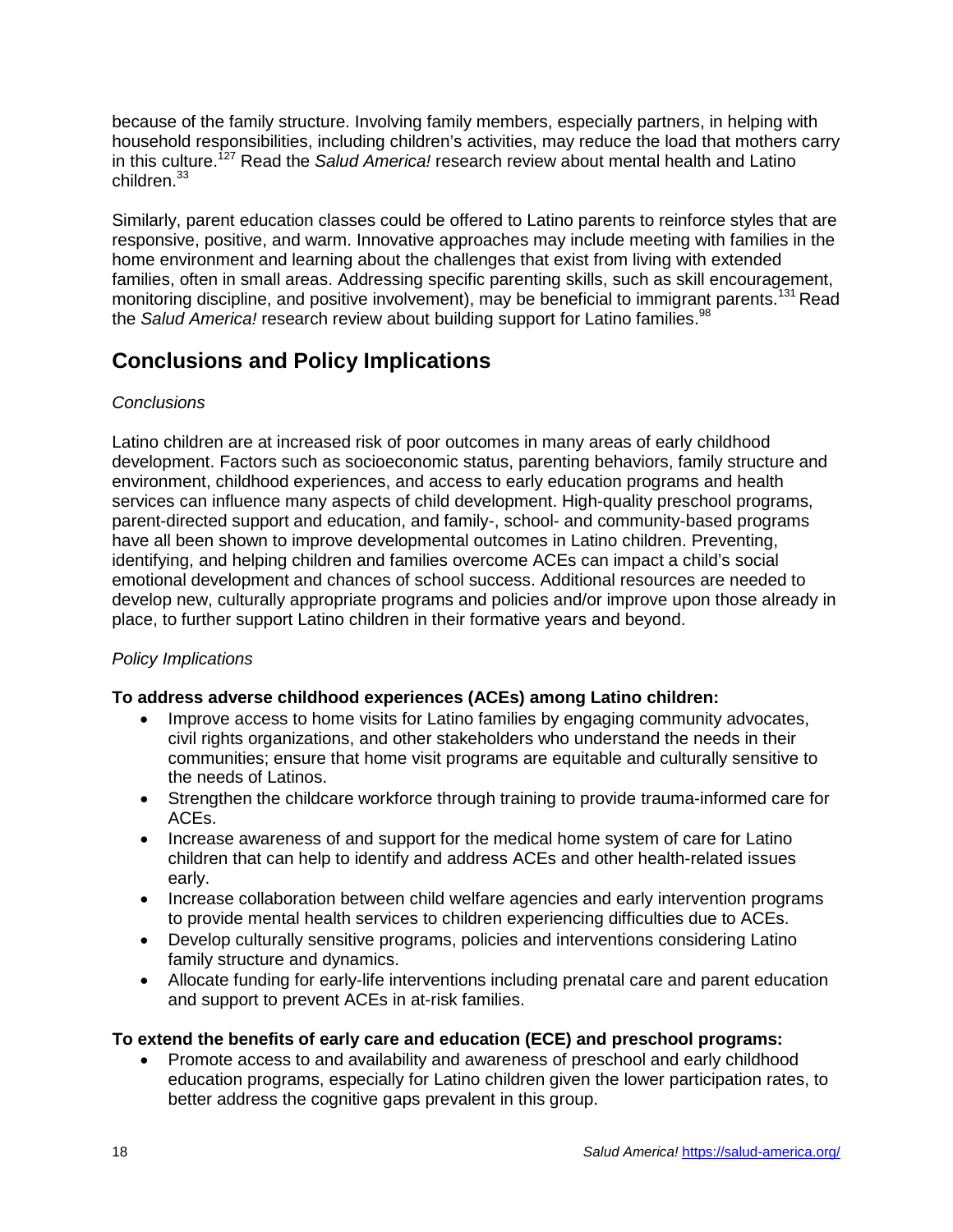- Incorporate culturally-relevant parent counseling, education, and support into all preschool programs.
- Reduce classroom sizes to promote greater teacher-student interaction and individualized education.
- Implement culturally-sensitive teacher education and training, especially targeted to overcoming poor school readiness among Latino children.
- Increase parent involvement in classrooms and home visits by educators to ensure reinforcement of preliteracy activities in the home.
- Ensure that at least one Spanish-speaking educator is present at preschools teaching Latino children.
- Support adoption of school design strategies to support active transport and increased student physical activity throughout the school day, such as outdoor learning environments or green schoolyards.

## **To improve Latinos' access to healthy food:**

- Allocate funding to support community-based initiatives that improve access to grocery stores, health food stores, and farmers' markets in Latino communities.
- Partner with farmers' markets to develop long-term strategies for improving access to fresh fruits and vegetables in Latino communities.
- Increase access to culturally-appropriate healthy eating interventions and educational programs or activities (i.e., gardening) for Latino children and their families.
- Improve Latinos' access to school-, community-, and government-based food programs.

## **To increase Latinos' access to physical activity spaces and opportunities:**

- Improve access to active spaces (parks, trails, green space, recreation sites) in Latino communities.
- Solicit community feedback to strengthen the development of new recreation sites and improvements in the built environment.
- Implement Complete Streets transportation projects near affordable housing, schools, grocery stores, and recreation sites to improve active travel to those sites.
- Construct affordable housing near public transit, employment centers, schools, grocery stores, and parks.
- Improve outdoor learning environments and green schoolyards at childcare centers and schools.
- Integrate considerations for non-motorized travel and public health into formalized planning processes, such as master plans, comprehensive plans, zoning code updates, housing and commercial developments, metropolitan planning organizations' (MPO) transportation improvement project lists, trail plans, and regional transportation plans, with specific focus on improving environments in low-income communities.
- Reform transportation spending at all levels to tie it to larger goals for health, safety, equity, and the environment—rather than to a focus only on traffic volumes and speeds.

## **To improve Latinos' healthcare access:**

- Incorporate assessment of patients' childhood history in routine primary care visits to aid in the identification of presence or risk of ACEs, and implement culturally and linguistically relevant interventions.
- Advocate for early developmental-behavioral surveillance and screening, according to the American Academy of Pediatrics recommendations.
- Provide home visiting to ensure parents and caregivers have the time, knowledge, and resources needed to ensure proper childhood development.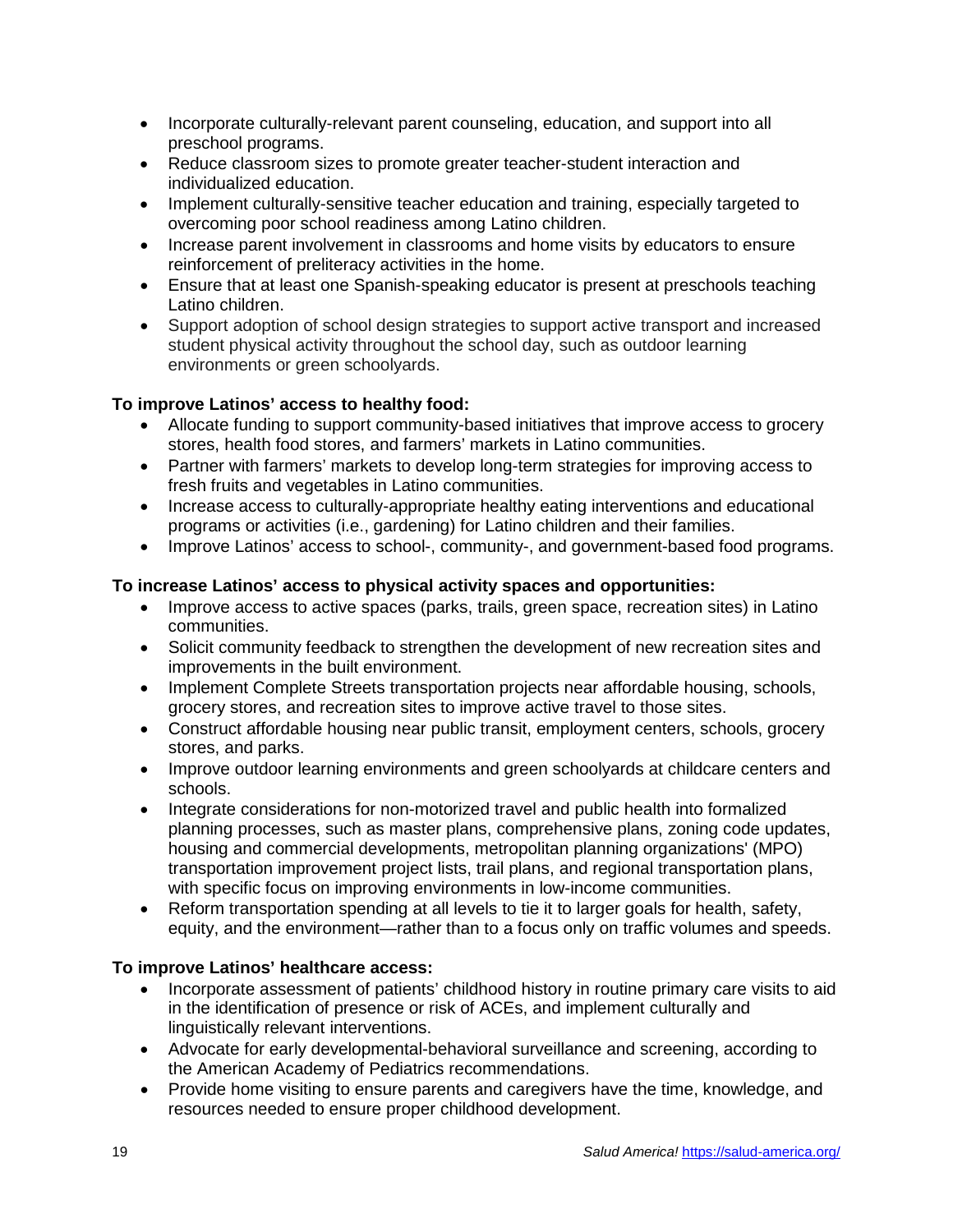- Incorporate physical activity as a patient "vital sign."
- Support the capacity of school-based health clinics and programs to promote healthy eating and physical activity.

# **Future Research Needs**

Further research is needed to identify the barriers to healthy eating in Latino children and evaluate current and new strategies for improving access and adherence to a healthy diet. Studies should also aim to identify the determinants of ACEs in Latino families and evaluate interventions for preventing ACEs and/or mitigating their harmful effects. The use of administrative data, such as Medicaid claims and other service records, may be useful for these studies and may help to target prevention and early intervention for children with or at risk of ACEs. More research is needed to identify the barriers to and predictors of mental health service use among Latino youth and develop the necessary assessment and counseling tools to identify at-risk Latino youth. More research is needed to identify the barriers to preschool participation and in-home preliteracy activities to inform the development of targeted in-home interventions to improve school readiness in Latino children. Accurate census data is also critical to ensure equitable distribution of funding for early educational programs, healthcare, safe places to walk and play, access to healthy food, and maternal and breastfeeding support. Additionally, further research is needed to evaluate the short- and long-term effects of existing preschool programs, such as Head Start, REDI, and MSRP, especially for Latino children, since this information is currently lacking. Finally, more research is needed to determine parent and teacher qualities that lead to educational success in Latino children and to evaluate strategies that promote the development of these qualities in Latino parents and teachers who teach Latino children.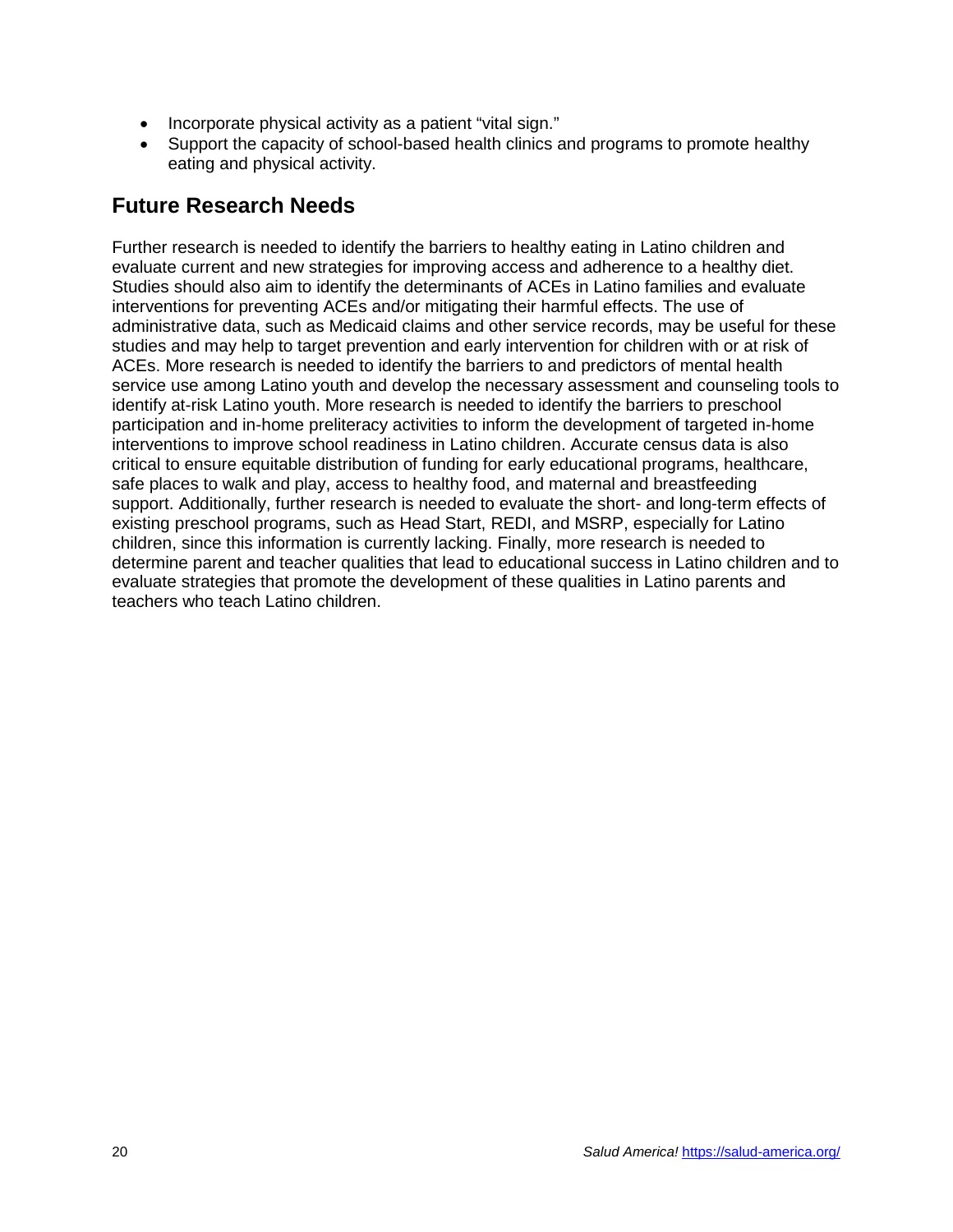# **References**

- 1. Guerrero, A. D. *et al.* Early Growth of Mexican–American Children: Lagging in Preliteracy Skills but not Social Development. *Matern. Child Health J.* 17, 1701–1711 (2013).
- 2. Krogstad, J. M. Hispanics only group to see its poverty rate decline and incomes rise. *Pew Research Center* (2014).
- 3. Proctor, B., Semega, J. & Kollar, M. Income and Poverty in the United States: 2015. (2016). Available at: https://www.census.gov/library/publications/2016/demo/p60-256.html. (Accessed: 25th January 2017)
- 4. Isaacs, J. B. Starting School at a Disadvantage: The School Readiness of Poor Children. *Brookings* (2001).
- 5. US Department of Education. *A Matter of Equity: Preschool in America*. (2015).
- 6. Yoshikawa, H. *et al. Investing in our future: The evidence base on preschool education*. (Society for Research in Child Development, 2013).
- 7. White House Initiative on Educational Excellence for Hispanics. Early Learning: Access to A High Quality Early Learning Program. Available at: https://sites.ed.gov/hispanicinitiative/files/2014/05/WHIEEH-Early-learning-Fact-Sheet-FINAL\_050614.pdf. (Accessed: 25th October 2017)
- 8. Braveman, P., Egerter, S., Arena, K. & Aslam, R. *Early Childhood Experiences Shape Health and Well-Being Throughout Life*. (Robert Wood Johnson Foundation, 2014).
- 9. Bright, M., Knapp, C., Hinojosa, M., Alford, S. & Bonner, B. The Comorbidity of Physical, Mental, and Developmental Conditions Associated with Childhood Adversity: A Population Based Study. *Matern. Child Health J.* 20, 843–853 (2016).
- 10. Perry, A., Patlak, M., Ramirez, A. G. & Gallion, K., J. *Making Healthy Food and Beverages the Affordable, Available, Desired Choices Among Latino Families*. (2015).
- 11. Liu, G. C., Hannon, T., Qi, R., Downs, S. M. & Marrero, D. G. The obesity epidemic in children: Latino children are disproportionately affected at younger ages. *Int. J. Pediatr. Adolesc. Med.* 2, 12–18 (2015).
- 12. Galindo, C. & Fuller, B. The social competence of Latino kindergartners and growth in mathematical understanding. *Dev. Psychol.* 46, 579–592 (2010).
- 13. Child Trends. Dissemination of Child Trends report: "The Invisible Ones: How Latino Children Are Left Out of Our Nation's Census Count". *Child Trends*
- 14. Newton, J. Prevention of mental illness must start in childhood: growing up feeling safe and protected from harm. *Br J Gen Pr.* 65, e209–e210 (2015).
- 15. Robert Wood Johnson Foundation. *Early Childhood Experiences Shape Health and Well-Being Throughout Life*. (2014).
- 16. Lucenko, B. A., Sharkova, I. V., Huber, A., Jemelka, R. & Mancuso, D. Childhood adversity and behavioral health outcomes for youth: An investigation using state administrative data. *Child Abuse Negl.* 47, 48–58 (2015).
- 17. Bright, M. A., Alford, S. M., Hinojosa, M. S., Knapp, C. & Fernandez-Baca, D. E. Adverse childhood experiences and dental health in children and adolescents. *Community Dent. Oral Epidemiol.* 43, 193–199 (2015).
- 18. Burke, N. J., Hellman, J. L., Scott, B. G., Weems, C. F. & Carrion, V. G. The impact of adverse childhood experiences on an urban pediatric population. *Child Abuse Negl.* 35, 408–413 (2011).
- 19. Flaherty, E. G. *et al.* Adverse Childhood Experiences and Child Health in Early Adolescence. *JAMA Pediatr.* 167, 622–629 (2013).
- 20. Jimenez, M. E., Wade, R., Schwartz-Soicher, O., Lin, Y. & Reichman, N. E. Adverse Childhood Experiences and ADHD Diagnosis at Age 9 Years in a National Urban Sample. *Acad. Pediatr.* 17, 356–361 (2017).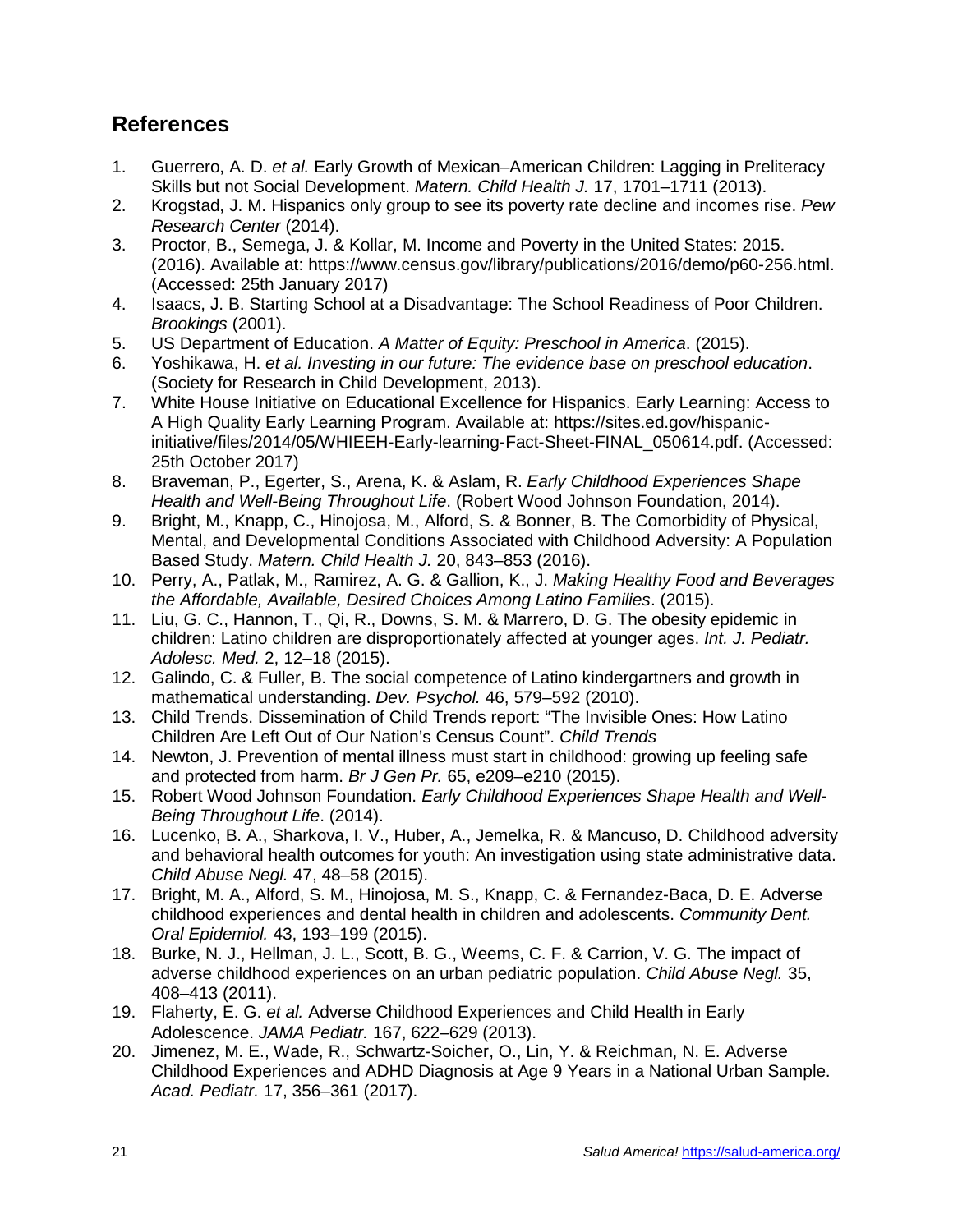- 21. Kerker, B. D. *et al.* Adverse Childhood Experiences and Mental Health, Chronic Medical Conditions, and Development in Young Children. *Acad. Pediatr.* 15, 510–517 (2015).
- 22. Mersky, J. P., Topitzes, J. & Reynolds, A. J. Impacts of adverse childhood experiences on health, mental health, and substance use in early adulthood: A cohort study of an urban, minority sample in the U.S. *Child Abuse Negl.* 37, 917–925 (2013).
- 23. Pretty, C., O'Leary, D. D., Cairney, J. & Wade, T. J. Adverse childhood experiences and the cardiovascular health of children: a cross-sectional study. *BMC Pediatr.* 13, 208 (2013).
- 24. Thompson, R. *et al.* Trajectories of Adverse Childhood Experiences and Self-Reported Health at Age 18. *Acad. Pediatr.* 15, 503–509 (2015).
- 25. Caballero, T. M., Johnson, S. B., Buchanan, C. R. M. & DeCamp, L. R. Adverse Childhood Experiences Among Hispanic Children in Immigrant Families Versus US-Native Families. *Pediatrics* e20170297 (2017). doi:10.1542/peds.2017-0297
- 26. Llabre, M. M. *et al.* Childhood Trauma and Adult Risk Factors and Disease in Hispanics/Latinos in the US: Results From the Hispanic Community Health Study/Study of Latinos (HCHS/SOL) Sociocultural Ancillary Study. *Psychosom. Med.* 1 (2016). doi:10.1097/PSY.0000000000000394
- 27. Wing, R., Gjelsvik, A., Nocera, M. & McQuaid, E. L. Association between adverse childhood experiences in the home and pediatric asthma. *Ann. Allergy. Asthma. Immunol.* 114, 379–384 (2015).
- 28. Isasi, C. R. *et al.* Association of Childhood Economic Hardship with Adult Height and Adult Adiposity among Hispanics/Latinos. The HCHS/SOL Socio-Cultural Ancillary Study. *PLOS ONE* 11, e0149923 (2016).
- 29. Campbell, F. *et al.* Early Childhood Investments Substantially Boost Adult Health. *Science* 343, 1478–1485 (2014).
- 30. Perez, N. M., Jennings, W. G., Piquero, A. R. & Baglivio, M. T. Adverse Childhood Experiences and Suicide Attempts: The Mediating Influence of Personality Development and Problem Behaviors. *J. Youth Adolesc.* 45, 1527–1545 (2016).
- 31. Martinez, J. I., Gudiño, O. G. & Lau, A. S. Problem-Specific Racial/Ethnic Disparities in Pathways From Maltreatment Exposure to Specialty Mental Health Service Use for Youth in Child Welfare. *Child Maltreat.* 18, 98–107 (2013).
- 32. Gudiño, O. G., Lau, A. S., Yeh, M., McCabe, K. M. & Hough, R. L. Understanding Racial/Ethnic Disparities in Youth Mental Health Services: Do Disparities Vary by Problem Type? *J. Emot. Behav. Disord.* 17, 3–16 (2009).
- 33. Ramirez, A. Mental Health & Latino Kids: A Research Review. *Salud America* (2017). Available at: http://salud-america.org/healthymindsresearch/. (Accessed: 29th September 2017)
- 34. Ramos-Olazagasti, M. A., Bird, H. R., Canino, G. J. & Duarte, C. S. Childhood Adversity and Early Initiation of Alcohol Use in Two Representative Samples of Puerto Rican Youth. *J. Youth Adolesc.* 46, 28–44 (2017).
- 35. Allem, J.-P., Soto, D. W., Baezconde-Garbanati, L. & Unger, J. B. Adverse childhood experiences and substance use among Hispanic emerging adults in Southern California. *Addict. Behav.* 50, 199–204 (2015).
- 36. Walsh, E. G. & Cawthon, S. W. The mediating role of depressive symptoms in the relationship between adverse childhood experiences and smoking. *Addict. Behav.* 39, 1471–1476 (2014).
- 37. Robert Wood Johnson Foundation. Traumatic Experiences Widespread Among U.S. Youth, New Data Show. *RWJF* (2017). Available at: https://www.rwjf.org/en/library/articlesand-news/2017/10/traumatic-experiences-widespread-among-u-s--youth--new-datashow.html. (Accessed: 25th October 2017)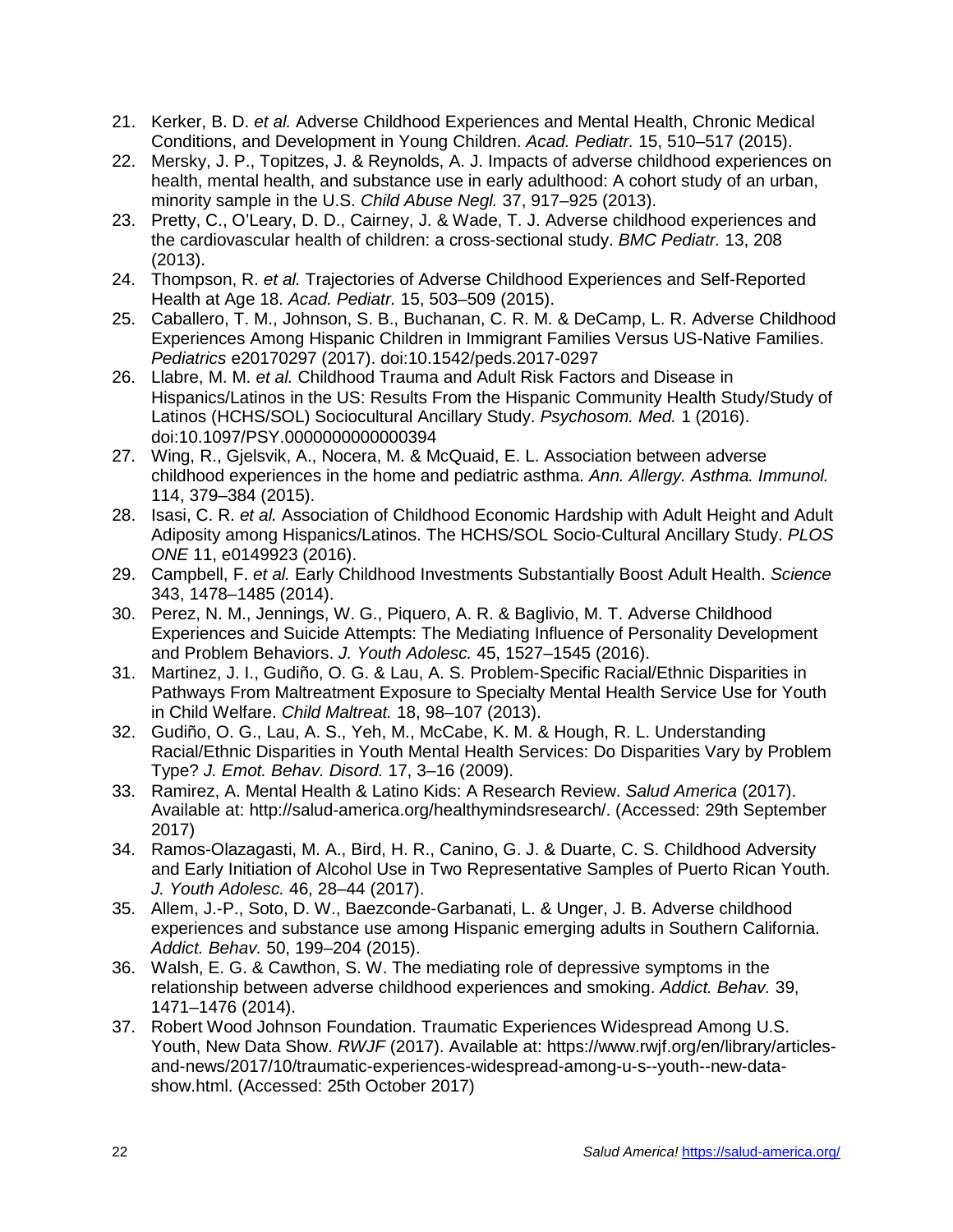- 38. American Academy of Pediatrics. Recommendations for Preventive Pediatric Health Care Bright Futures. (2015).
- 39. Marks, K. P. *et al.* Systemwide Solutions to Improve Early Intervention for Developmental– Behavioral Concerns. *Pediatrics* 136, e1492–e1494 (2015).
- 40. Davis, M. Home Visits Work: Let's Make Them Universal. *RWJF* (2016). Available at: http://www.rwjf.org/en/culture-of-health/2016/11/home-visits-make-them-universal.html. (Accessed: 1st August 2017)
- 41. McKelvey, L. M., Whiteside-Mansell, L., Conners-Burrow, N. A., Swindle, T. & Fitzgerald, S. Assessing adverse experiences from infancy through early childhood in home visiting programs. *Child Abuse Negl.* 51, 295–302 (2016).
- 42. Garcia, C. *et al.* Development of Project Wings Home Visits, a Mental Health Intervention for Latino Families Using Community-Based Participatory Research. *Health Promot. Pract.* 13, 755–762 (2012).
- 43. Balistreri, K. S. Adverse Childhood Experiences, the Medical Home, and Child Well-Being. *Matern. Child Health J.* 19, 2492–2500 (2015).
- 44. McCarter, S., Jones, K. & Rager, K. M. Characteristics of Youth in the U.S. Receiving Services From a Patient-Centered Medical Home (PCMH). *Soc. Work Health Care* 50, 595–605 (2011).
- 45. Bethell, C., Gombojav, N., Solloway, M. & Wissow, L. Adverse Childhood Experiences, Resilience and Mindfulness-Based Approaches. *Child Adolesc. Psychiatr. Clin. N. Am.* 25, 139–156 (2016).
- 46. Casanueva, C., Smith, K., Ringeisen, H., Dolan, M. & Tueller, S. Families in need of domestic violence services reported to the child welfare system: Changes in the National Survey of Child and Adolescent Well-Being between 1999–2000 and 2008–2009. *Child Abuse Negl.* 38, 1683–1693 (2014).
- 47. Ghosh Ippen, C., Harris, W. W., Van Horn, P. & Lieberman, A. F. Traumatic and stressful events in early childhood: Can treatment help those at highest risk? *Child Abuse Negl.* 35, 504–513 (2011).
- 48. Kalmakis, K. A. & Chandler, G. E. Health consequences of adverse childhood experiences: A systematic review. *J. Am. Assoc. Nurse Pract.* 27, 457–465 (2015).
- 49. Marie-Mitchell, A. & O'Connor, T. G. Adverse Childhood Experiences: Translating Knowledge into Identification of Children at Risk for Poor Outcomes. *Acad. Pediatr.* 13, 14–19 (2013).
- 50. Merritt, D. H. & Klein, S. Do early care and education services improve language development for maltreated children? Evidence from a national child welfare sample. *Child Abuse Negl.* 39, 185–196 (2015).
- 51. Saltzman, W. R. The FOCUS Family Resilience Program: An Innovative Family Intervention for Trauma and Loss. *Fam. Process* 55, 647–659 (2016).
- 52. Bartlettt, J. D., Smith, S. & Bringewatt, E. *Helping Young Children Who Have Experienced Trauma: Policies and Strategies for Early Care and Education - Executive Summary*. (Child Trends, 2017).
- 53. Bernal, G. & Domenech Rodríguez, M. M. Advances in Latino Family Research: Cultural Adaptations of Evidence-Based Interventions. *Fam. Process* 48, 169–178 (2009).
- 54. Hollar, D. *et al.* Effect of a Two-Year Obesity Prevention Intervention on Percentile Changes in Body Mass Index and Academic Performance in Low-Income Elementary School Children. *Am. J. Public Health* 100, 646–653 (2010).
- 55. Vikraman, S., Fryar, C. D. & Ogden, C. L. Caloric intake from fast food among children and adolescents in the United States, 2011-2012. *NCHS Data Brief* (2012).
- 56. Skala, K. *et al.* Ethnic Differences in the Home Food Environment and Parental Food Practices Among Families of Low-Income Hispanic and African-American Preschoolers. *J. Immigr. Minor. Health* 14, 1014–1022 (2012).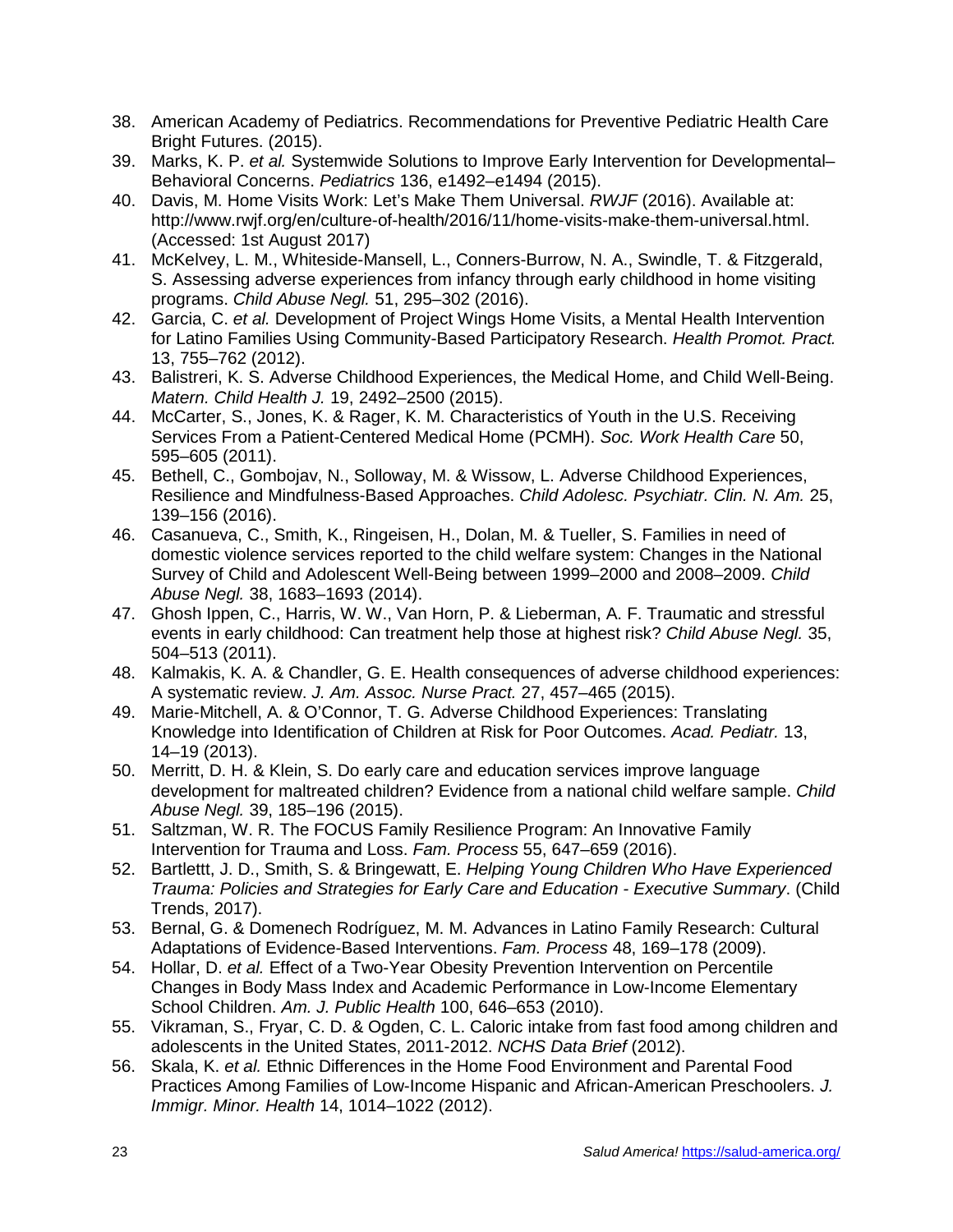- 57. Amuta, A. O., Jacobs, W., Idoko, E. E., Barry, A. E. & McKyer, E. L. J. Influence of the Home Food Environment on Children's Fruit and Vegetable Consumption: A Study of Rural Low-Income Families. *Health Promot. Pract.* 16, 689–698 (2015).
- 58. Santiago-Torres, M., Adams, A. K., Carrel, A. L., LaRowe, T. L. & Schoeller, D. A. Home Food Availability, Parental Dietary Intake, and Familial Eating Habits Influence the Diet Quality of Urban Hispanic Children. *Child. Obes.* 10, 408–415 (2014).
- 59. Grigsby-Toussaint, D. S., Zenk, S. N., Odoms-Young, A., Ruggiero, L. & Moise, I. Availability of Commonly Consumed and Culturally Specific Fruits and Vegetables in African-American and Latino Neighborhoods. *J. Am. Diet. Assoc.* 110, 746–752 (2010).
- 60. Asfour, L. *et al.* Ethnicity, Household Food Security, and Nutrition and Activity Patterns in Families With Preschool Children. *J. Nutr. Educ. Behav.* 47, 498–505.e1 (2015).
- 61. Hughes, S. O., Power, T. G., Liu, Y., Sharp, C. & Nicklas, T. A. Parent emotional distress and feeding styles in low-income families. The role of parent depression and parenting stress. *Appetite* 92, 337–342 (2015).
- 62. Brown-Riggs, C. Nutrition and Health Disparities: The Role of Dairy in Improving Minority Health Outcomes. *Int. J. Environ. Res. Public. Health* 13, 28 (2015).
- 63. Bandy, T. & Moore, K., A. What Works for Latino/Hispanic Children and Adolescents: Lessons from Experimental Evaluations of Programs and Interventions - Child\_Trends-2011\_02\_01\_RB\_WW4LatinoChildren.pdf. *childtrends.org* (2011). Available at: https://www.childtrends.org/wp-content/uploads/2011/02/Child\_Trends-2011\_02\_01\_RB\_WW4LatinoChildren.pdf. (Accessed: 31st July 2017)
- 64. National Center for Education Statistics. Early Childhood Program Participation Survey of the National Household Education Surveys Program (ECPP-NHES:2005). (2005). Available at: https://nces.ed.gov/programs/digest/d09/tables/dt09\_044.asp. (Accessed: 1st August 2017)
- 65. Foltz, J. L. *et al.* Population-Level Intervention Strategies and Examples for Obesity Prevention in Children. *Annu. Rev. Nutr.* 32, 391–415 (2012).
- 66. Davis, J. N., Ventura, E. E., Cook, L. T., Gyllenhammer, L. E. & Gatto, N. M. LA Sprouts: A Gardening, Nutrition, and Cooking Intervention for Latino Youth Improves Diet and Reduces Obesity. *J. Am. Diet. Assoc.* 111, 1224–1230 (2011).
- 67. National Council of La Raza. An Essential Investment in the Health of Latino Children. (2016). Available at: http://www.afabc.org/wpcontent/uploads/2016/09/childhoodnutrition\_reauthorization\_12016.pdf. (Accessed: 25th January 2017)
- 68. Food Assistance Programs | Nutrition.gov. *Nutrition.gov* (2017). Available at: https://www.nutrition.gov/subject/food-assistance-programs. (Accessed: 9th August 2017)
- 69. Martinez-Schiferl, M. & Zedlewski, S. R. *Emergency food assistance helps many lowincome hispanic children*. (Urban Institute, 2010).
- 70. Babey, S. H., Hastert, T. A. & Brown, E. R. Teens living in disadvantaged neighborhoods lack access to parks and get less physical activity. *UCLA Cent. Health Policy Res.* (2007).
- 71. Gomez-Feliciano, L. *et al.* Active Living Logan Square: joining together to create opportunities for physical activity. *Am. J. Prev. Med.* 37, S361–S367 (2009).
- 72. Gordon-Larsen, P., Nelson, M. C., Page, P. & Popkin, B. M. Inequality in the Built Environment Underlies Key Health Disparities in Physical Activity and Obesity. *Pediatrics* 117, 417–424 (2006).
- 73. Kamel, A. A., Ford, P. B. & Kaczynski, A. T. Disparities in park availability, features, and characteristics by social determinants of health within a U.S.–Mexico border urban area. *Prev. Med.* 69, S111–S113 (2014).
- 74. Powell, L. M., Slater, S., Chaloupka, F. J. & Harper, D. Availability of Physical Activity– Related Facilities and Neighborhood Demographic and Socioeconomic Characteristics: A National Study. *Am. J. Public Health* 96, 1676–1680 (2006).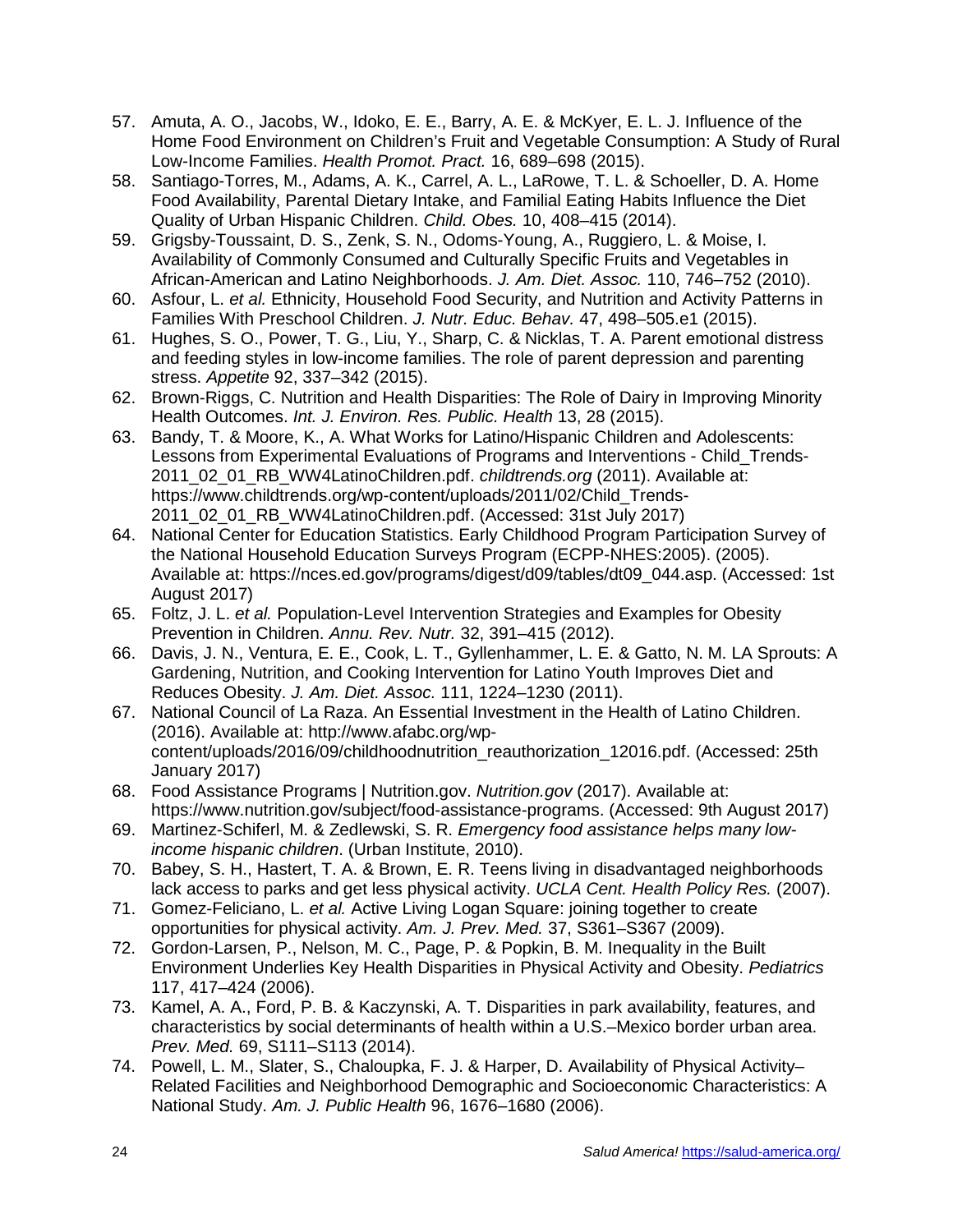- 75. Wilson, D. K., Kirtland, K. A., Ainsworth, B. E. & Addy, C. L. Socioeconomic status and perceptions of access and safety for physical activity. *Ann. Behav. Med.* 28, 20–28 (2004).
- 76. Moore, L. V., Diez Roux, A. V., Evenson, K. R., McGinn, A. P. & Brines, S. J. Availability of Recreational Resources in Minority and Low Socioeconomic Status Areas. *Am. J. Prev. Med.* 34, 16–22 (2008).
- 77. Garcia, R. & Strongin, S. Healthy parks, schools and communities: mapping green access and equity for Southern California. *The City Project Web Site* (2011). Available at: http://www.mapjustice.org/images/Southern\_California\_Report\_FInal\_Medium\_Res.2.pdf. (Accessed: 12th June 2017)
- 78. Wen, M., Zhang, X., Harris, C. D., Holt, J. B. & Croft, J. B. Spatial Disparities in the Distribution of Parks and Green Spaces in the USA. *Ann. Behav. Med.* 45, 18–27 (2013).
- 79. Galvez, M. P. *et al.* Associations Between Neighborhood Resources and Physical Activity in Inner-City Minority Children. *Acad. Pediatr.* 13, 20–26 (2013).
- 80. Spengler, J. *Promoting physical activity through the shared use of school and community recreational resources*. (Active Living Research, 2012).
- 81. Cohen, D. A. *et al.* Use of neighbourhood parks: does socio-economic status matter? A four-city study. *Public Health* 127, 325–332 (2013).
- 82. Rundle, A. *et al.* Associations between Body Mass Index and Park Proximity, Size, Cleanliness, and Recreational Facilities. *Am. J. Health Promot.* 27, 262–269 (2013).
- 83. Office of Disease Prevention and Health Promotion. Healthy People 2020. (2017). Available at: https://www.healthypeople.gov/. (Accessed: 12th June 2017)
- 84. Shahum, L. *Safe Streets: Insights on Vision Zero Policies From European Cities*. (The German Marshall Fund of the United States, 2017).
- 85. Logan Square Neighborhood Association. Designing the Bloomingdale Trail Event (10/4/11). (2012). Available at: http://www.lsna.net/Issues-and-programs/Health/Youth-Create-Visions-of-New-Bloomingdale-Trail/Designing-the-Bloomingdale-Trail-Event-10-4- 11-.html. (Accessed: 12th June 2017)
- 86. Miami Dade County. Parks and Open Space Master Plan. Available at: http://www.miamidade.gov/parksmasterplan/. (Accessed: 1st August 2017)
- 87. National Recreation and Park Association. Parks & Recreation in Underserved Areas: A Public Health Perspective. Available at: http://www.nrpa.org/uploadedFiles/nrpa.org/Publications\_and\_Research/Research/Papers/ Parks-Rec-Underserved-Areas.pdf. (Accessed: 12th June 2017)
- 88. Open Streets MPLS. Open Streets MPLS. *Open Streets* Available at: http://www.openstreetsmpls.org/. (Accessed: 12th June 2017)
- 89. Swanson, J., Ramirez, A. G. & Gallion, K. J. *Making Physical Activity a Daily Experience for Latino Youth*. (2016).
- 90. The Trust for Public Land. The 606. *The 606* (2015). Available at: http://www.the606.org/. (Accessed: 12th June 2017)
- 91. National Physical Activity Plan Alliance. National Physical Activity Plan. (2016). Available at: http://physicalactivityplan.org/docs/2016NPAP\_Finalforwebsite.pdf. (Accessed: 25th October 2017)
- 92. Grant, R. W., Schmittdiel, J. A., Neugebauer, R. S., Uratsu, C. S. & Sternfeld, B. Exercise as a Vital Sign: A Quasi-Experimental Analysis of a Health System Intervention to Collect Patient-Reported Exercise Levels. *J. Gen. Intern. Med.* 29, 341–348 (2014).
- 93. Lobelo, F. & de Quevedo, I. G. The Evidence in Support of Physicians and Health Care Providers as Physical Activity Role Models. *Am. J. Lifestyle Med.* 10, 36–52 (2016).
- 94. Tarasenko, Y. N., Miller, E. A., Chen, C. & Schoenberg, N. E. Physical activity levels and counseling by health care providers in cancer survivors. *Prev. Med.* 99, 211–217 (2017).
- 95. Booth, F. W., Roberts, C. K. & Laye, M. J. Lack of exercise is a major cause of chronic diseases. *Compr. Physiol.* 2, 1143–1211 (2012).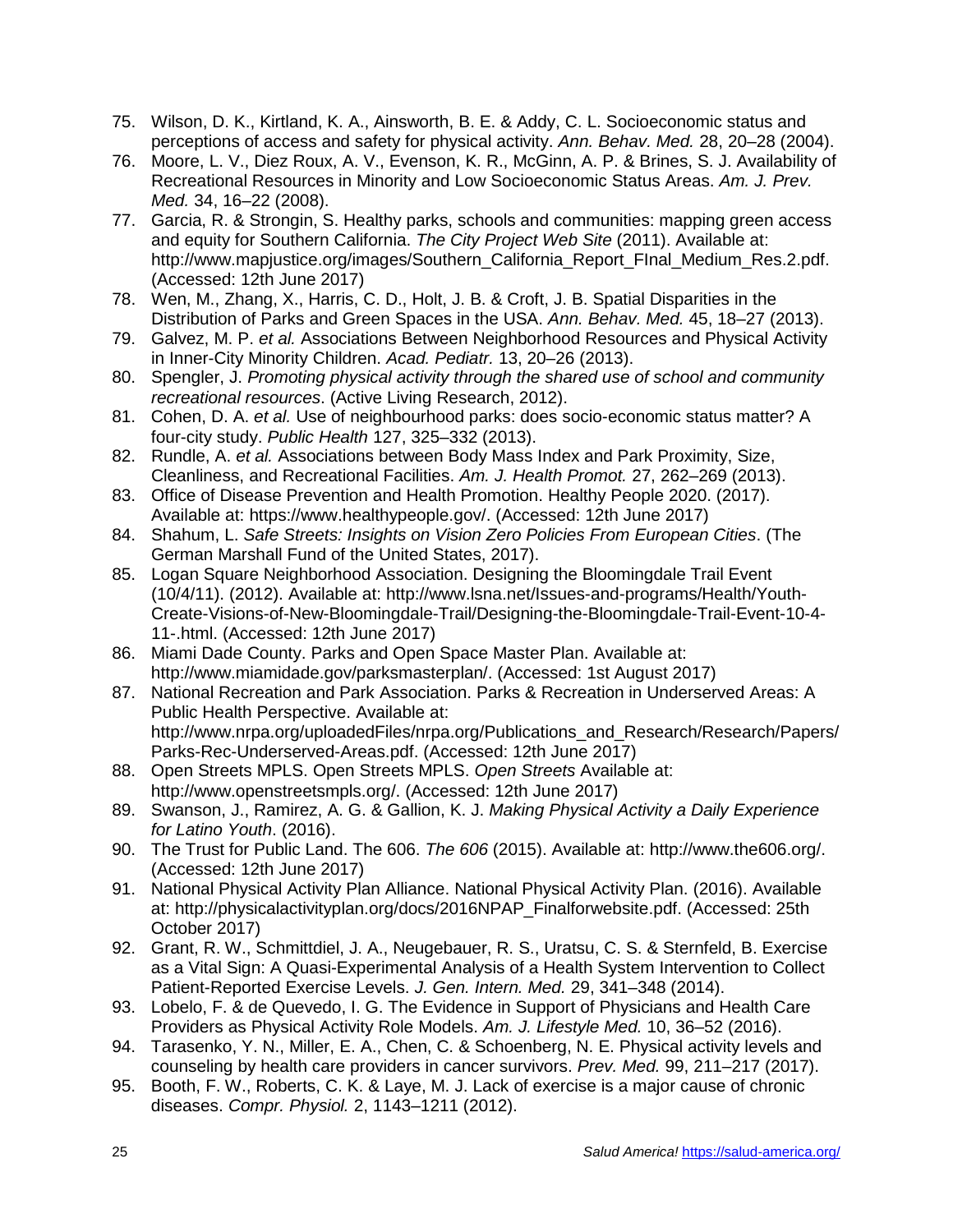- 96. Fuller, B. *et al.* Maternal Practices That Influence Hispanic Infants' Health and Cognitive Growth. *Pediatrics* peds.2009-0496 (2010). doi:10.1542/peds.2009-0496
- 97. Ansari, A. & López, M. Preparing low-income Latino children for kindergarten and beyond: How children in Miami's publicly-funded preschool programs fare. *children* 7, 9 (2015).
- 98. Ramirez, A. Building Support for Latino Families: A Research Review. *Salud America* (2017). Available at: https://salud-america.org/building-support-for-latino-familiesresearch/. (Accessed: 25th October 2017)
- 99. Kenney, M. K. Child, Family, and Neighborhood Associations with Parent and Peer Interactive Play During Early Childhood. *Matern. Child Health J.* 16, 88–101 (2012).
- 100. Whaley, S. E., Jiang, L., Gomez, J. & Jenks, E. Literacy Promotion for Families Participating in the Women, Infants and Children Program. *Pediatrics* 127, 454–461 (2011).
- 101. Ryan, C. Language use in the United States: 2011. *Am. Community Surv. Rep.* 22, 1–16 (2013).
- 102. Bierman, K. L., Heinrichs, B. S., Welsh, J. A., Nix, R. L. & Gest, S. D. Enriching preschool classrooms and home visits with evidence-based programming: sustained benefits for lowincome children. *J. Child Psychol. Psychiatry* 58, 129–137 (2017).
- 103. Malik, R., Hamm, K., Adamu, M. & Morrissey, T. Child Care Deserts Center for American Progress.
- 104. Ramirez, A. Family Support Research: Policy Implications. *Salud America* (2017). Available at: https://salud-america.org/family-support-research-policy-implications/. (Accessed: 25th October 2017)
- 105. Tirabassi Sofield, B. M. It's not child's play: the impact of SES and urbanicity on access to recess. (Rutgers University-Graduate School of Education, 2013).
- 106. Council on School Health. The Crucial Role of Recess in School. *PEDIATRICS* 131, 183– 188 (2013).
- 107. Karoly, L. A. The Economic Returns from Investing in Early Childhood Programs in the Granite State. (2017).
- 108. Heckman, J. J. Invest in early childhood development: Reduce deficits, strengthen the economy. *Heckman Equ.* 7, (2012).
- 109. Nix, R. L., Bierman, K. L., Domitrovich, C. E. & Gill, S. Promoting Children's Social-Emotional Skills in Preschool Can Enhance Academic and Behavioral Functioning in Kindergarten: Findings from Head Start REDI. *Early Educ. Dev.* 24, (2013).
- 110. Bierman, K. L. *et al.* Effects of Head Start REDI on Children's Outcomes 1 Year Later in Different Kindergarten Contexts. *Child Dev.* 85, 140–159 (2014).
- 111. Bierman, K. L., Welsh, J. A., Heinrichs, B. S., Nix, R. L. & Mathis, E. T. Helping head start parents promote their children's kindergarten adjustment: The research‐based developmentally informed parent program. *Child Dev.* 86, 1877–1891 (2015).
- 112. Mathis, E. T. B. & Bierman, K. L. Effects of parent and child pre-intervention characteristics on child skill acquisition during a school readiness intervention. *Early Child. Res. Q.* 33, 87–97 (2015).
- 113. Ansari, A. & Winsler, A. Montessori public school pre-K programs and the school readiness of low-income Black and Latino children. *J. Educ. Psychol.* 106, 1066–1079 (2014).
- 114. Brotman, L. M. *et al.* Effects of ParentCorps in Prekindergarten on Child Mental Health and Academic Performance: Follow-up of a Randomized Clinical Trial Through 8 Years of Age. *JAMA Pediatr.* 170, 1149–1155 (2016).
- 115. City of San Antonio. Pre-K 4 San Antonio. (2017). Available at: http://www.sanantonio.gov/Pre-K-4-San-Antonio. (Accessed: 12th June 2017)
- 116. First 5 LA. First 5 LA. *First 5 LA* (2017). Available at: http://www.first5la.org/. (Accessed: 12th June 2017)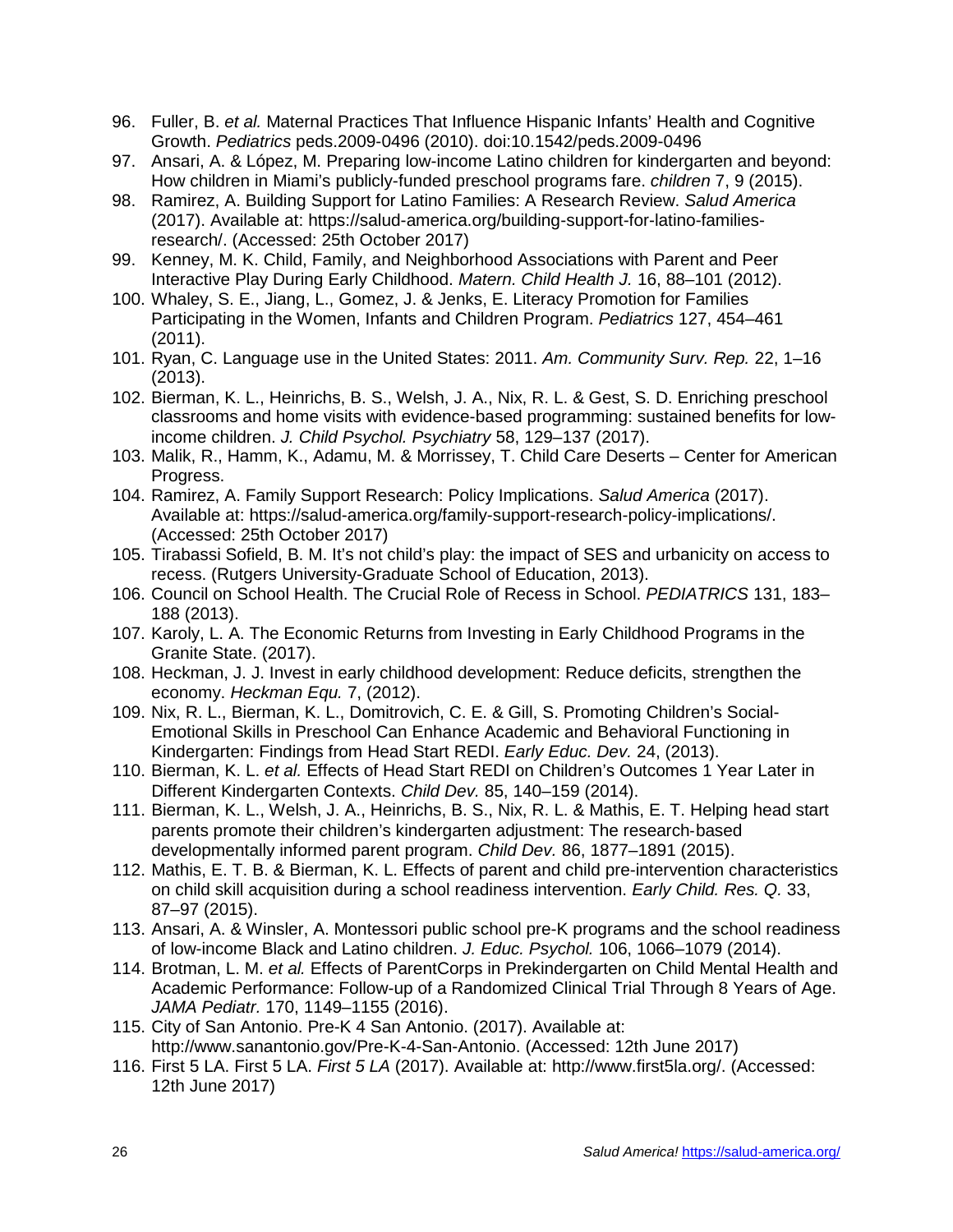- 117. NBC News. Chicago Program Uses Home Visits To Boost Latino Early Education. (2015). Available at: http://www.nbcnews.com/news/latino/chicago-program-uses-home-visitsboost-latino-early-education-n311711. (Accessed: 12th June 2017)
- 118. Zero to Three. Advancing the proven power of early connections. *ZERO TO THREE* (2017). Available at: https://www.zerotothree.org/. (Accessed: 12th June 2017)
- 119. Chacko, A., Fabiano, G. A., Doctoroff, G. L. & Fortson, B. Engaging Fathers in Effective Parenting for Preschool Children Using Shared Book Reading: A Randomized Controlled Trial. *J. Clin. Child Adolesc. Psychol. Off. J. Soc. Clin. Child Adolesc. Psychol. Am. Psychol. Assoc. Div. 53* 1–14 (2017). doi:10.1080/15374416.2016.1266648
- 120. Jones, D., Crowley, D. M. & Greenberg, M. T. *Improving Social Emotional Skills in Childhood Enhances Long-Term Well-Being and Economic Outcomes*. (Edna Bennet Pierce Prevention Research Center, Pennsylvania State University, 2017).
- 121. Bierman, K. L., Greenberg, M. T. & Abenavoli, R. *Promoting Social and Emotional Learning in Preschool: Programs and Practices that Work*. (Edna Bennet Pierce Prevention Research Center, Pennsylvania State University, 2016).
- 122. Center for Early Care and Education Research—Dual Language Learners (CECER-DLL), Chapel Hill: The University of North & Carolina, FPG Child Development Institute. Social-Emotional development in dual language learners: Annotated bibliographies from a critical review of the research. (2011). Available at: http://cecerdll.fpg.unc.edu/sites/cecerdll.fpg.unc.edu/files/imce/documents/AB%20- %20Socioemotional%20Development.pdf. (Accessed: 17th August 2017)
- 123. Schonfeld, D. J. *et al.* Cluster-randomized trial demonstrating impact on academic achievement of elementary social-emotional learning. *Sch. Psychol. Q.* 30, 406–420 (2015).
- 124. Rimm-Kaufman, S. E. *et al.* Efficacy of the Responsive Classroom Approach: Results From a 3-Year, Longitudinal Randomized Controlled Trial. *Am. Educ. Res. J.* 51, 567–603 (2014).
- 125. Currie, J. & Thomas, D. Does Head Start Help Hispanic Children? Labor and Population Program, Working Paper Series 96-17. (1996).
- 126. Bean, F. D. & Tienda, M. *Hispanic population of the United States*. (Russell Sage Foundation, 1987).
- 127. Johnson, D. C., Lynch, S. & Stephens, C. Educational language policy and the new Latino diaspora in Iowa. (2016).
- 128. Puente, S. & Hernandez, R. *Transforming Early Learning: Educational Equity for Young Latinos*. (2009).
- 129. Currie, J. Economic Impact of Head Start. (2005). Available at: https://www.princeton.edu/~jcurrie/publications/CurrieANGxp.pdf. (Accessed: 17th August 2017)
- 130. Deming, D. Early Childhood Intervention and Life-Cycle Skill Development: Evidence from Head Start. *Am. Econ. J. Appl. Econ.* 1, 111–134 (2009).
- 131. Ludwig, J. & Phillips, D. A. *The Benefits and Costs of Head Start*. (National Bureau of Economic Research, 2007). doi:10.3386/w12973
- 132. Ludwig, J. & Phillips, D. A. Long-Term Effects of Head Start on Low-Income Children. *Ann. N. Y. Acad. Sci.* 1136, 257–268 (2008).
- 133. Garces, E., Duncan, T. & Currie, J. Longer Term Effects of Head Start. (2000). Available at: http://www.nber.org/papers/w8054.pdf. (Accessed: 17th August 2017)
- 134. Temple, J. A. & Reynolds, A. J. Benefits and costs of investments in preschool education: Evidence from the Child–Parent Centers and related programs. *Econ. Educ. Rev.* 26, 126– 144 (2007).
- 135. Schweinhart, L. J. Long-term follow-up of a preschool experiment. *J. Exp. Criminol.* 9, 389–409 (2013).